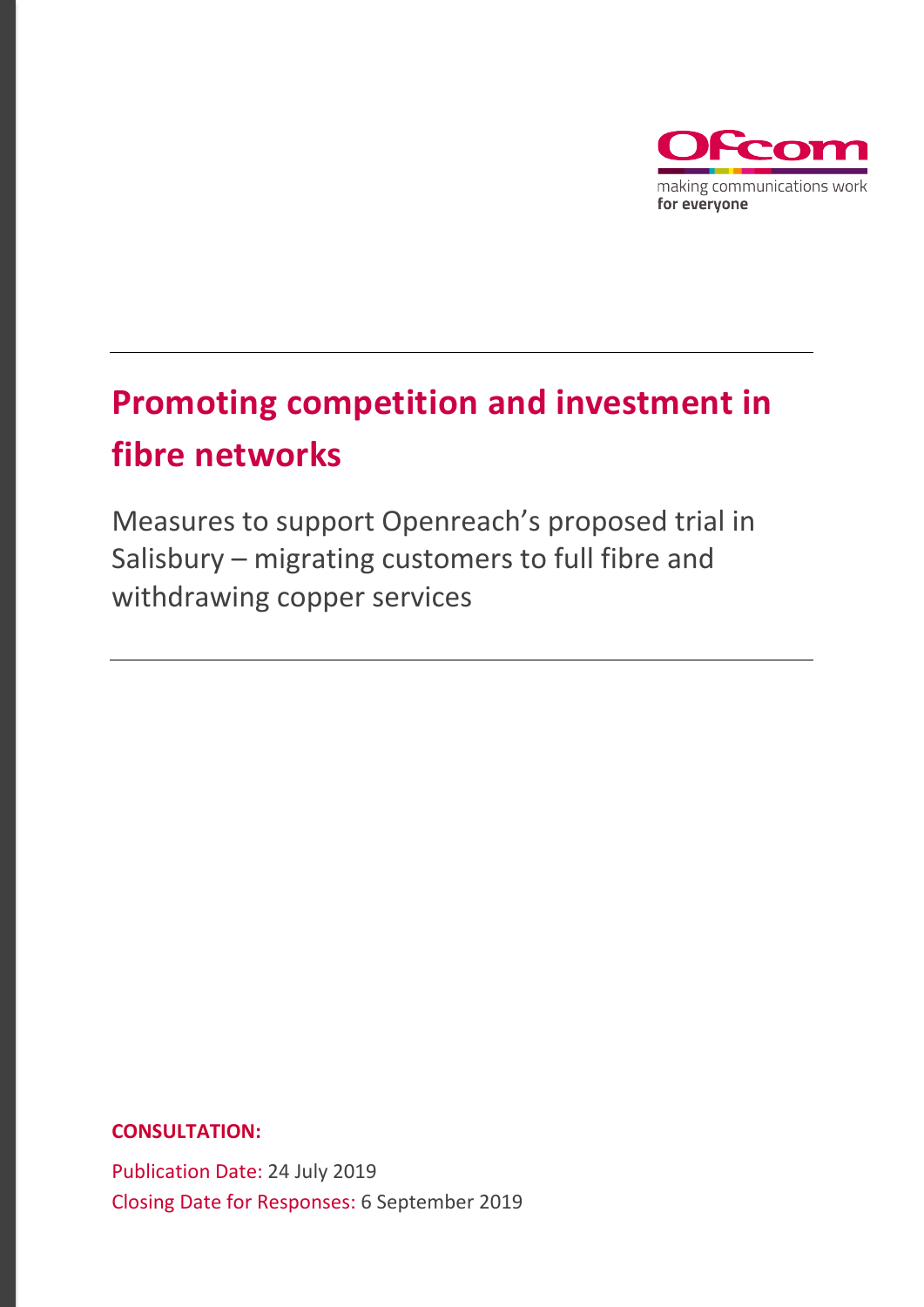## **Contents**

### **Section**

| 1. Overview                                                                                  | 1  |  |  |  |
|----------------------------------------------------------------------------------------------|----|--|--|--|
| 2. Strategic context: the transformation of the UK's telecoms infrastructure                 |    |  |  |  |
| 3. Measures to support Openreach's trial in Salisbury                                        | 8  |  |  |  |
| <b>Annex</b>                                                                                 |    |  |  |  |
| A1. Responding to this consultation                                                          | 18 |  |  |  |
| A2. Ofcom's consultation principles                                                          | 21 |  |  |  |
| A3. Consultation coversheet                                                                  | 22 |  |  |  |
| A4. Migration to voice over IP - measures we expect communications providers to<br>implement | 23 |  |  |  |
| A5. Equality Impact Assessment                                                               | 25 |  |  |  |
| A6. Draft legal instrument                                                                   | 27 |  |  |  |
| A7. Monitoring information                                                                   | 28 |  |  |  |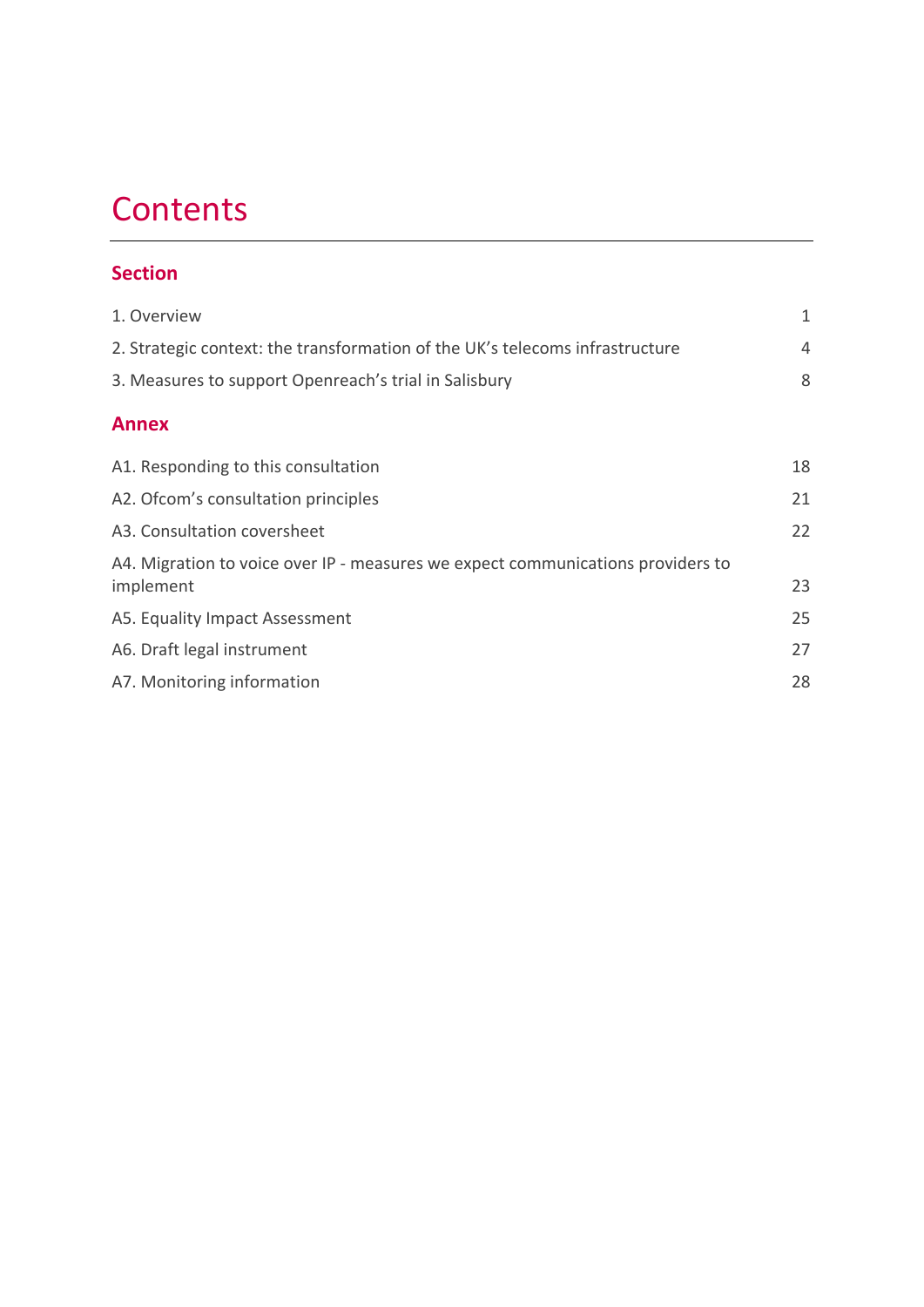## <span id="page-2-0"></span>1. Overview

**Openreach plans to upgrade its network to full fibre on an exchange area by exchange area basis. As each area is upgraded it will migrate customers to the new network and then withdraw copper services. Withdrawing copper is important to Openreach's investment case for full fibre. Uncertainty about how long it will have to run both copper and fibre networks in parallel is a potential risk to its investment in full fibre. Ofcom recognises the importance of supporting a smooth transition to full fibre networks while ensuring vulnerable consumers are protected.** 

Openreach has announced plans for a trial in Salisbury in which it aims to migrate customers to full fibre and then withdraw copper services there at the end of 2022. Openreach has requested changes to existing regulation to facilitate the early stages of the Salisbury trial. This consultation sets out our proposals in relation to those changes.

We recognise that further changes will be required to support Openreach's longer term plans to withdraw copper services in Salisbury, and in future around the country. We will consider that as part of our single Fixed Telecoms Market Review on which we will consult at the end of this year.

#### **What we are proposing – in brief**

Current rules require Openreach to provide wholesale access to standard and superfast broadband on its copper network. We propose it should no longer have to provide these services in Salisbury where it can offer full fibre services as an alternative.

These changes would only apply when customers move house, change service or switch provider. So, even with these changes, customers who want to stay with their current service and provider can still do so. These proposals would come into effect in September 2020.

We will be working with industry to put appropriate safeguards in place for the protection of vulnerable customers during the trial, including the ability to pause their migration or to restore their copper services at short notice if necessary.

*This overview is a simplified high-level summary only. The proposals we are making and our reasoning are set out in full in this document.* 

#### **The trial is an important step in the transformation of the UK's digital networks**

- $1.1$ Demand for fixed and mobile broadband connections is growing rapidly, from both people and businesses. To meet this demand, sizeable investment is needed to upgrade the UK's broadband infrastructure. Whether to support full-fibre broadband, connections to 5G mobile stations, or seamless business connectivity, more fibre networks will be needed to support the next generation of services in the UK. Full fibre connections provide a better service that can deliver much faster speeds (up to a gigabit a second) and are more reliable.
- $1.2$ In accordance with its duties, Ofcom's goal is to support competition and investment in fibre networks. Following on from the publication of our strategic policy position in July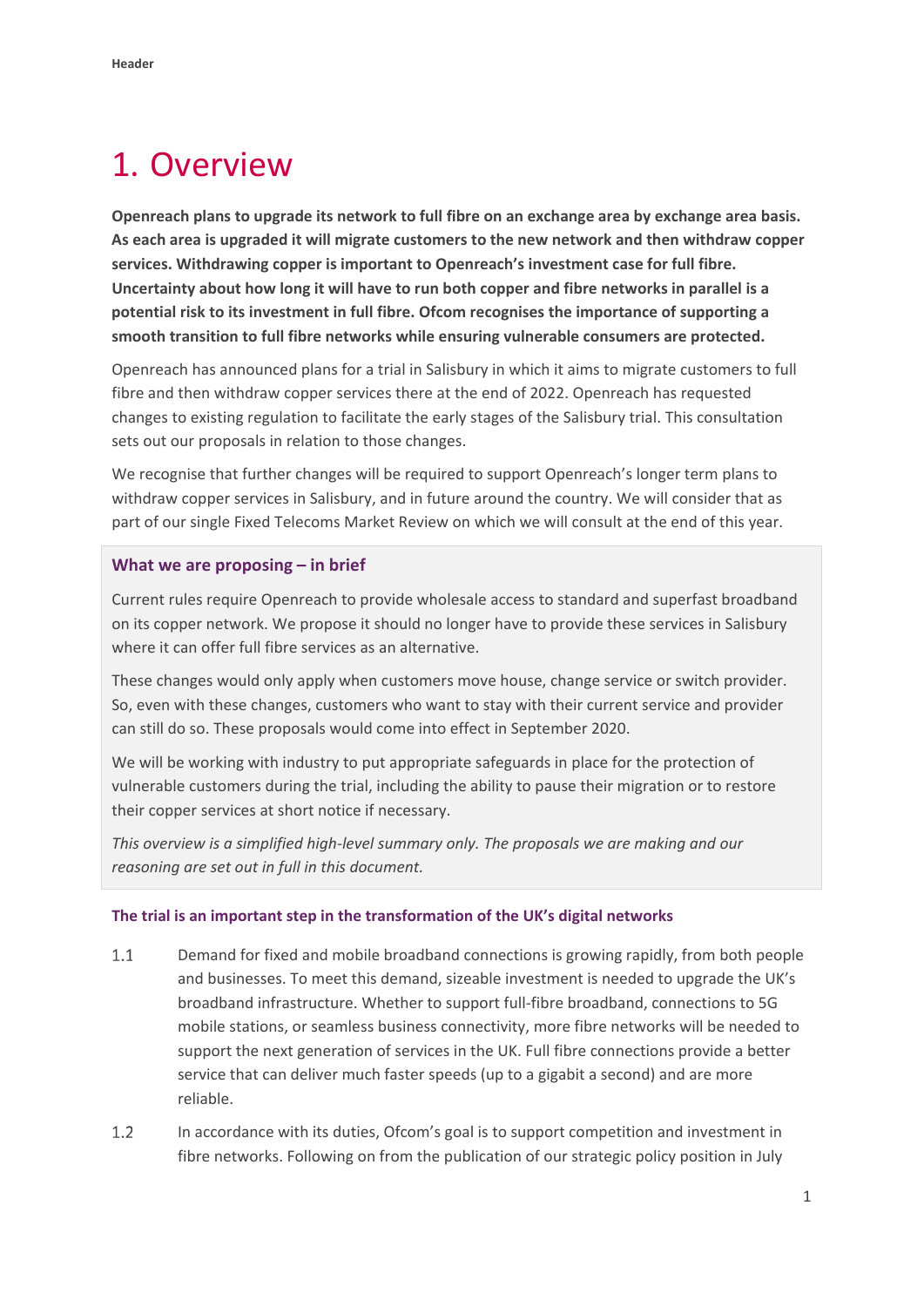$\overline{a}$ 

2018, this document is part of a suite of publications which set out our work to promote competition and investment in fibre networks.

- $1.3$ Migration to full fibre services and the ultimate withdrawal of copper services is central to avoiding the inefficient and costly parallel running of two networks, and therefore is important to Openreach's case for investment. Without an efficient migration, there may be less investment in new networks or consumers may eventually face higher prices for their services.
- 1.4 Part of our strategy to support investment and competition in fibre networks is to put in place regulation which supports migration to full fibre. At the same time, we recognise that there are risks for consumers in migrating from copper to full fibre services, particularly to vulnerable customers, and will work to ensure that appropriate protections are put in place.
- $1.5$ We welcome Openreach's proposed trial in Salisbury<sup>[1](#page-3-0)</sup> as a step towards increasing certainty in the business case for fibre network investment by testing approaches to efficient migration, and learning lessons that can then be applied more broadly across the country.
- 1.6 Our discussions with industry suggest there is broad recognition of the importance of the trial and stakeholders are engaged in making it successful, in learning how to deliver a good experience of migration for everyone, and doing so efficiently, in a way that supports the business case for investment.
- $1.7$ To succeed, the trial needs the support of communications providers. They have an important role to play in explaining the benefits of full fibre to their customers, migrating them when full fibre is available, and ensuring that vulnerable consumers receive the help they need or indeed retain or are restored to an appropriate copper service.

#### **We are proposing changes to support Openreach's trial in Salisbury**

- 1.8 Our changes are focused on removing the regulatory obstacles that would otherwise force Openreach to continue to provide new copper-based services even when full fibre was available. We have not proposed any changes to pricing regulation, and the current cap on prices of copper-based wholesale superfast services will continue to apply in the trial area. Beyond those prices subject to existing regulation, we expect Openreach to work with industry to establish prices of wholesale services that support the goals of the trial.
- $1.9$ This consultation is focused on enabling the Salisbury trial rather than setting principles for withdrawal of copper services more broadly across the country. We plan to set out proposals that will apply more broadly as part of the single Fixed Telecoms Market Review later this year and expect any final decisions to take effect on 1 April 2021.

<span id="page-3-0"></span> $1$  In this document when we refer to Salisbury we mean the geographic area in Salisbury, Wiltshire, which is served by the telephone exchange represented by Openreach's exchange code 'STSALIS'.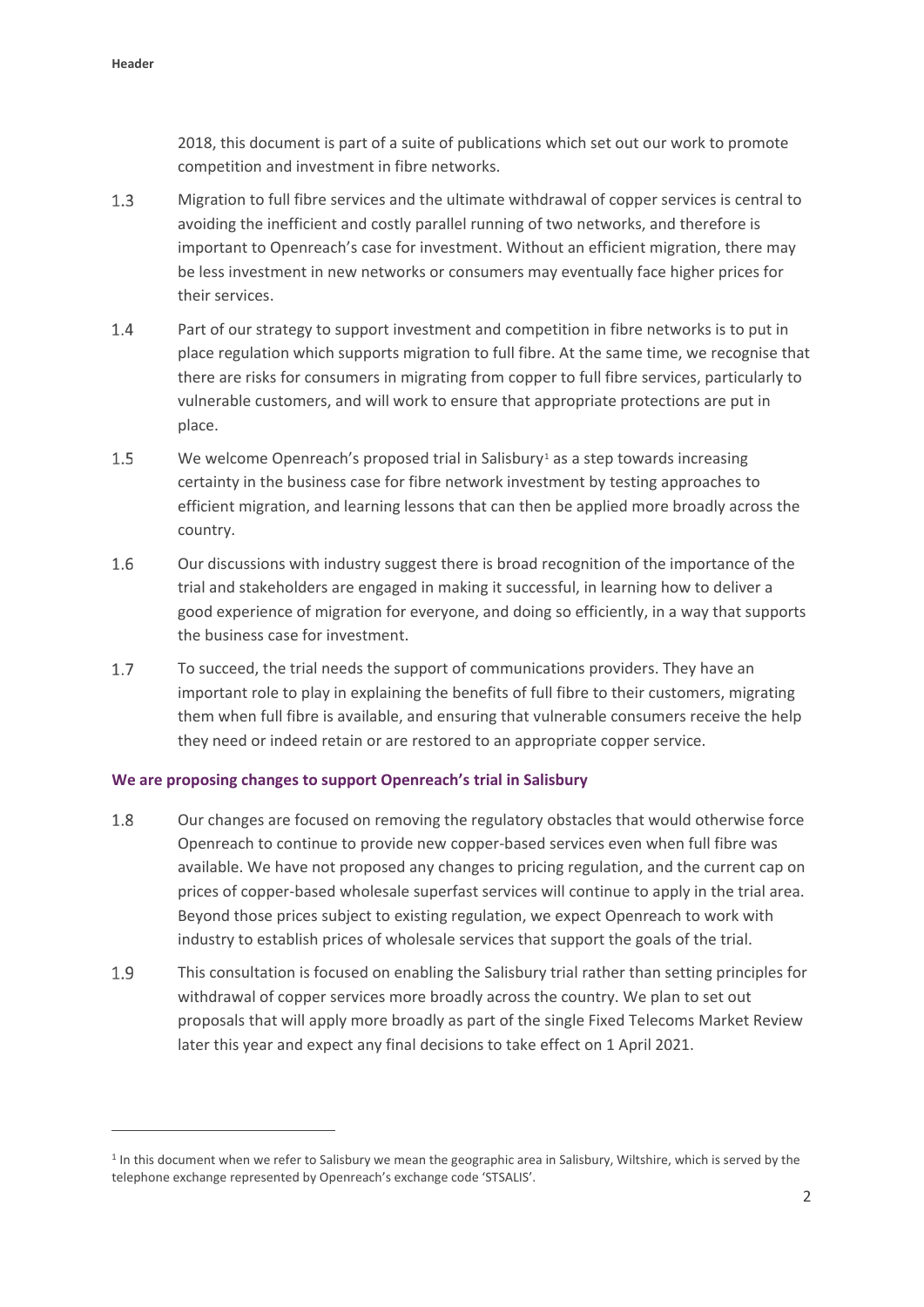## **Next steps**

This consultation closes on Friday 6 September 2019. We intend to publish our Statement,  $1.10$ which will set our decisions, in Autumn 2019. We propose that any changes will apply in Salisbury from September 2020.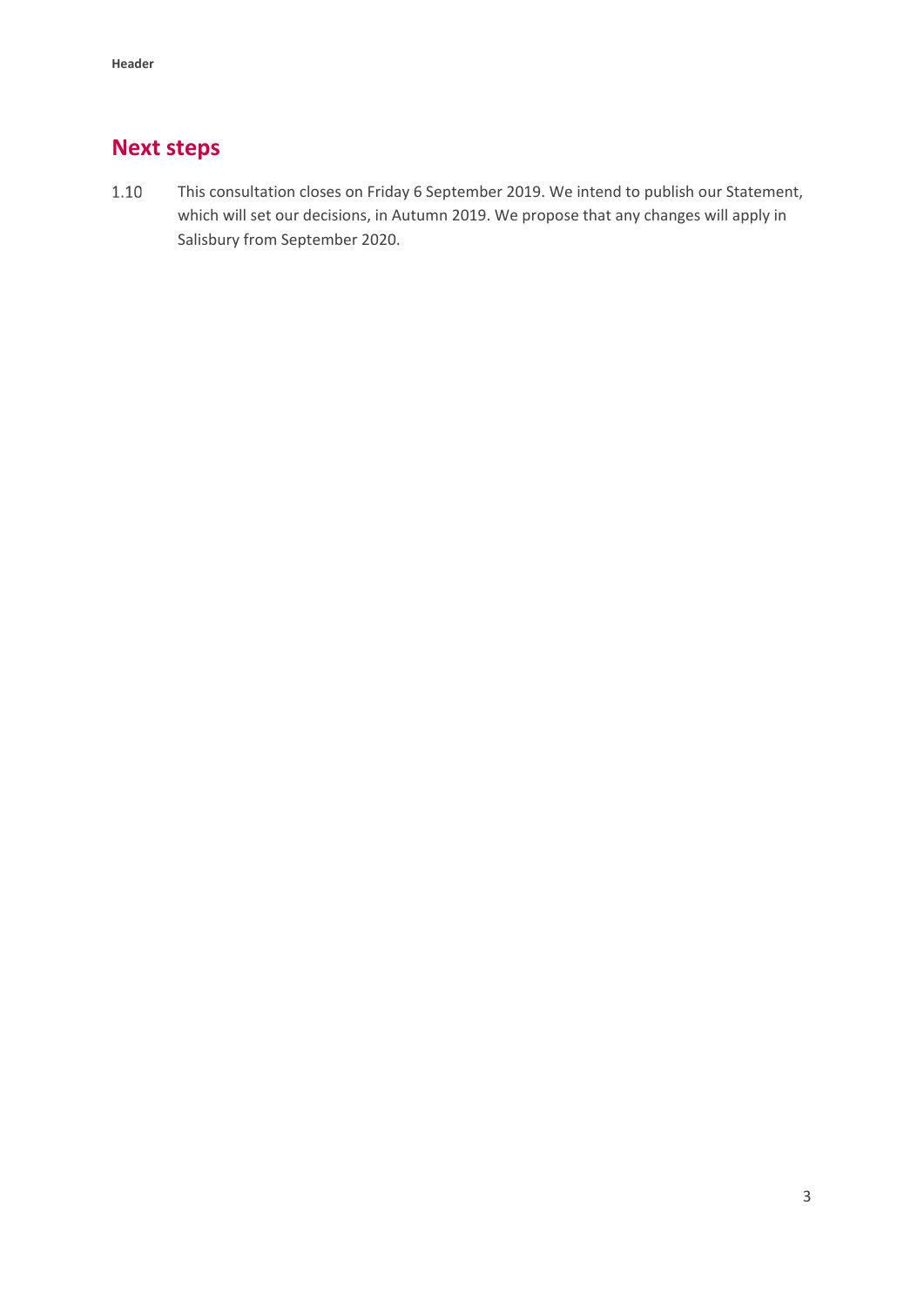# <span id="page-5-0"></span>2. Strategic context: the transformation of the UK's telecoms infrastructure

- $2.1$ Our work to promote investment in full fibre networks supports our strategic priority of achieving better broadband and mobile – wherever you are. Investment in full fibre is part of a wider transformation of the UK's telecoms infrastructure.
- $2.2$ On the Openreach network, this transformation has two major parts, as illustrated in Figure 1 below:
	- i) Migration of voice services to IP technology and the withdrawal of traditional analogue telephony. This is known as 'PSTN Switch-off', with PSTN standing for the legacy public switched telephone network; and
	- ii) Full fibre rollout and subsequent migration of services to fibre and the withdrawal of copper-based services. This is known as 'copper retirement'.
- $2.3$ With PSTN Switch-off, Openreach is progressively withdrawing analogue telephony services concluding in 2025. Communications networks are now built for data, and the PSTN is reaching the end of its life. IP technology (over copper or fibre) can be used to provide higher quality and innovative voice services.
- $2.4$ For most of the country, copper retirement will come some time after PSTN Switch-off, and the challenges of migrating vulnerable customers to IP technology will already have been addressed.



#### **Figure 1: Migration of voice services from the PSTN to the broadband network**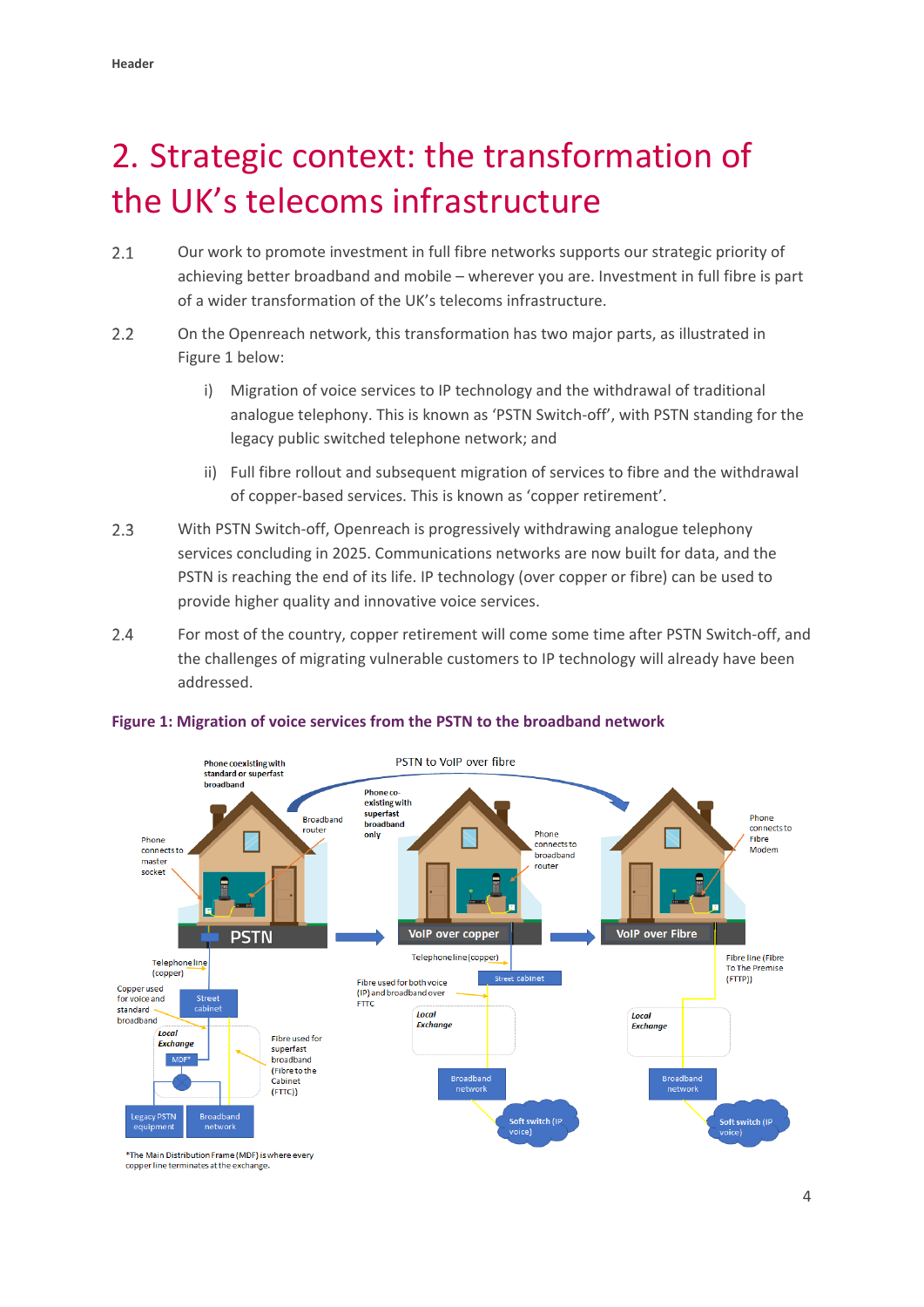#### **The Salisbury trial comes ahead of wider changes to the UK's communications networks**

- $2.5$ The Salisbury trial will take place before PSTN Switch-off, and as full fibre also uses IP technology for voice services, many of the challenges associated with PSTN Switch-off will also be faced with copper retirement in Salisbury.
- 2.6 Some consumers particularly rely on their landlines or are otherwise more vulnerable in the context of the migration process. Services that rely on analogue telephony may no longer work as effectively and alternatives that work using IP technology need to be available to consumers. We expect industry to have appropriate safeguards in place to prevent harm to vulnerable customers in Salisbury during the trial. We have already set those out in relation to the PSTN Switch-off<sup>[2](#page-6-0)</sup> and later in this document set out additional safeguards that we expect communications providers to put in place for the Salisbury trial.

#### **Openreach plans to build a full fibre network and retire its copper network**

- $2.7$ Openreach is seeking to retire its copper access network after it has deployed full fibre (which supports ultrafast services) to an area and customers have been migrated to the new network.
- $2.8$ Openreach has deployed full fibre to 1.2 million UK homes and businesses. Adding Openreach's deployment to deployments by other communications providers, full fibre was available to around 7% of homes and businesses in the UK at the beginning of the year.[3](#page-6-1) Openreach plans to cover 4 million homes by March 2021 and 15 million homes (around 50% of the UK) by 2025 under its Fibre First programme. In addition, competitors to Openreach have become increasingly active in recent years, in announcing and taking forward plans to build fibre networks. The Government has set a target of UK-wide full fibre coverage by 2033.
- $2.9$ Openreach is planning to deploy its fibre network on an exchange area by exchange area basis. This will involve rolling out full fibre to contiguous areas, with initial areas consisting of tens of thousands of homes and businesses. In most areas Openreach does not intend to retire its copper network in areas with full fibre until after PSTN Switch-off. For areas that subsequently get full fibre from Openreach, Openreach plans to retire copper services, on an area by area basis, 4 years after each area has full fibre. Given the timeline for Openreach's full fibre deployment, copper retirement is likely to progress at a much slower pace than migration to IP and subsequent PSTN switch-off, and for most areas copper retirement will take place some years after PSTN switch-off.
- 2.10 Retiring its copper services is important to Openreach's business case for full fibre. The longer that the copper and full fibre networks are run in parallel, the higher the costs. Uncertainty about how long Openreach will be required to continue to operate both networks in an area in parallel could be seen as one of the key risks associated with its investment in full fibre.

 $\overline{a}$ 

<span id="page-6-0"></span><sup>2</sup> Ofcom, 2019. *[The future of fixed telephone services.](https://www.ofcom.org.uk/__data/assets/pdf_file/0032/137966/future-fixed-telephone-services.pdf)*

<span id="page-6-1"></span><sup>3</sup> Ofcom, 2019. *[Connected Nations Update: Spring 2019](https://www.ofcom.org.uk/__data/assets/pdf_file/0021/146613/connected-nations-update-spring-2019.pdf)*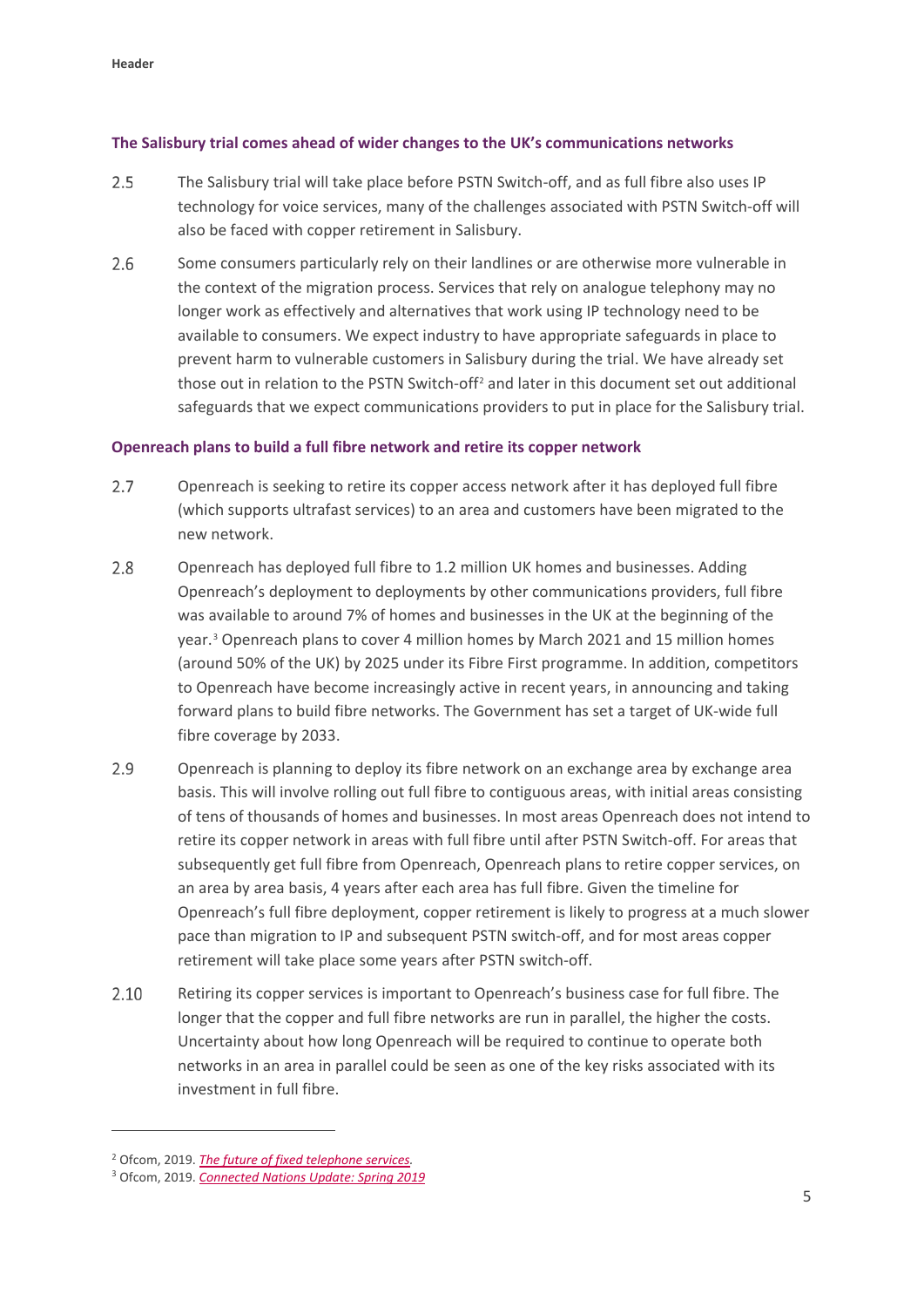<u>.</u>

#### **Ofcom's approach to copper retirement**

- $2.11$ In our view, as set out in our July 2018 Strategic Policy Position and supported in the UK Government's Future Telecoms Infrastructure Review, regulation must be able to support the smooth transition from Openreach's copper network to its fibre network otherwise we risk undermining the case for such investment to the long-term detriment of all consumers.
- $2.12$ Earlier this year we consulted on initial proposals for our approach to remedies in our single Fixed Telecoms Market Review, including the following proposals to support the transition from copper to fibre networks.<sup>[4](#page-7-0)</sup> In that document we proposed:
	- Switching the focus of our regulation to fibre-based services where fibre networks have been deployed: to enable this, we proposed to require Openreach to deploy its fibre network in an exchange area to provide 100% coverage, and to provide a wholesale 40/10 Mbit/s service on its fibre network.
	- An overlap of 2+ years where we continue to regulate copper-based services in parallel to regulating fibre-based services. Thereafter we would lift price regulation on copperbased services and switch to regulating a set of fibre-based products only.
	- A mark-up on the price of regulated fibre-based services: to maintain the investment incentives, we believe a moderately higher charge for the wholesale 40/10 Mbit/s service on the fibre network would be appropriate. This uplift is likely to be based on the additional value of a 40/10 full fibre service to consumers and purchasing communications providers (e.g. slightly higher and more stable speed and fewer faults).
	- Modification of requirement to develop new copper-based services: modify the general access obligation, so that it does not apply to the development of new access services where they would be based on legacy copper assets. This would apply from the start of the regulatory overlap period.
	- Modifications to quality of service (QoS) standards: we proposed to broadly maintain the current QoS standards and levels and that we may apply a form of QoS standard on fibre services when the price controls switch. We recognise that there could be circumstances where repair and maintenance of the copper network results in significant investment and that replacing the copper connection with a fibre connection may be more economically rational. In such circumstances we proposed QoS regulation may need to be modified.
- $2.13$ We are considering the responses we received on our consultation and will consult on more detailed proposals later this year. The proposals in this document relate to changes to existing regulation required to facilitate the trial in Salisbury ahead of our final decisions in the single Fixed Telecoms Market Review. These proposals are not intended as a

<span id="page-7-0"></span><sup>4</sup> Ofcom, 2019. *[Promoting competition and investment in fibre networks –](https://www.ofcom.org.uk/consultations-and-statements/category-1/promoting-investment-competition-fibre-networks-approach-remedies) Initial proposals – Approach to remedies.* In that consultation, in relation to copper retirement, we talked about our proposals applying to the transition from the copper to the fibre network. We said we expected that Openreach's fibre network would be predominantly using Fibre to the Premises (FTTP), however, in some areas G.fast may be provided to achieve 100% coverage.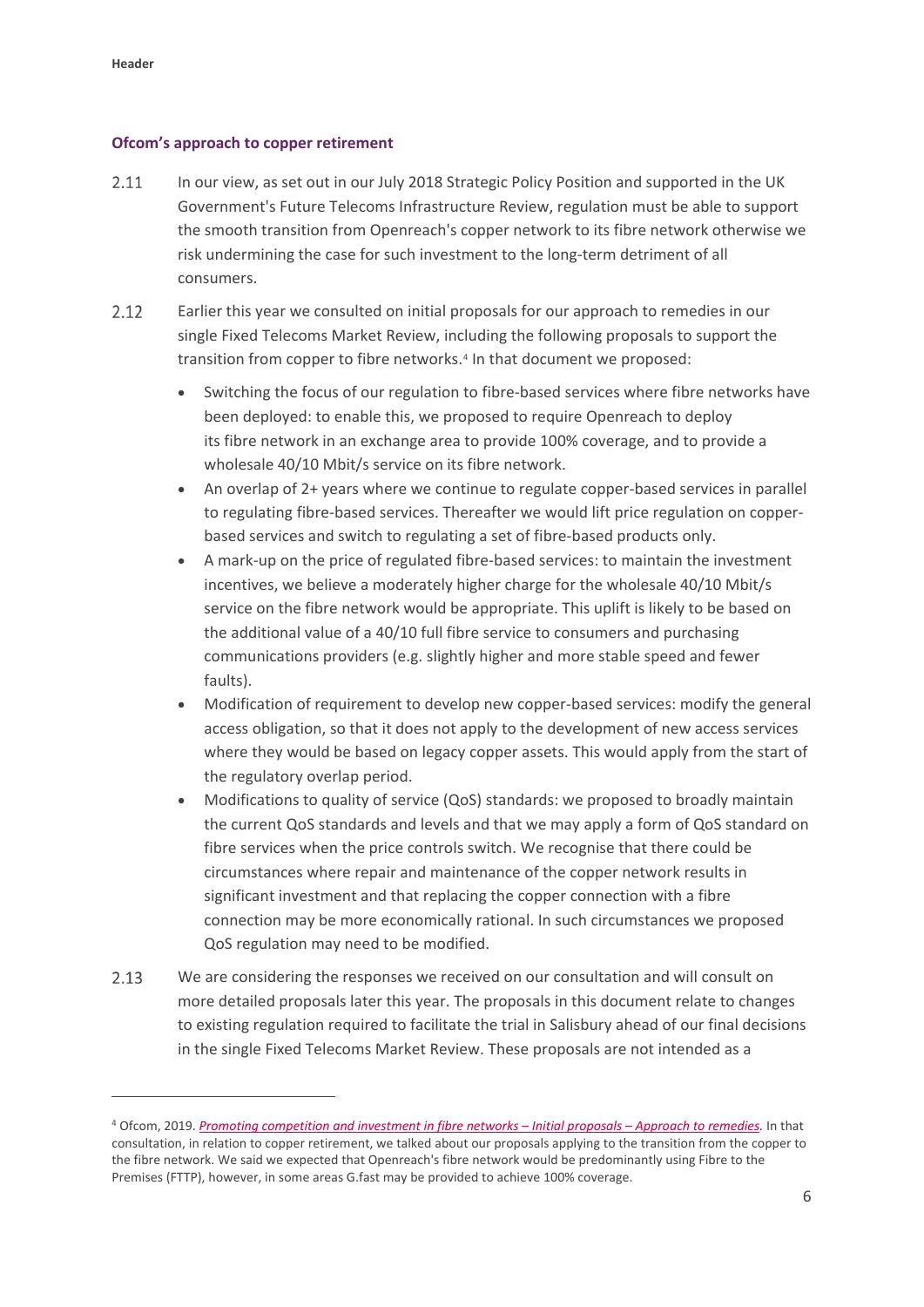precedent for our more detailed proposals on copper retirement generally, on which we are due to consult before the end of the year as part of the single Fixed Telecoms Market Review.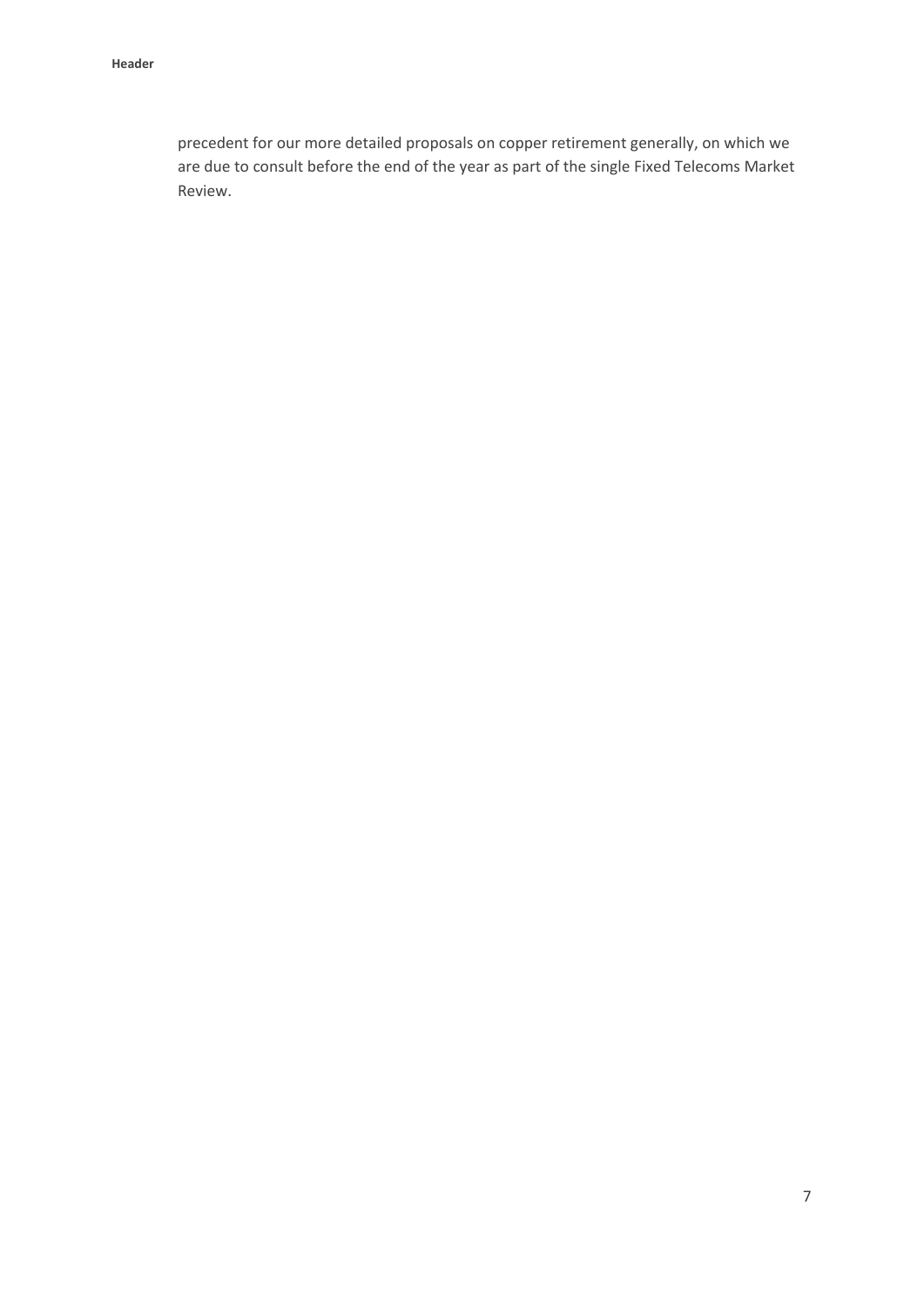# <span id="page-9-0"></span>3. Measures to support Openreach's trial in **Salisbury**

 $3.1$ Copper retirement is an important part of the investment case for the roll out of new fibre networks. To facilitate nationwide fibre roll out and copper retirement, Openreach has proposed running a copper retirement trial in Salisbury<sup>[5](#page-9-1)</sup> and has requested certain changes to existing regulation to facilitate this.<sup>6</sup>

### **The Salisbury trial**

- $3.2$ Openreach is proposing to trial migration to its full fibre network and withdrawing copperbased services in the main exchange serving the city of Salisbury, Wiltshire. Salisbury has around 20,000 homes covered by a single exchange.[7](#page-9-3) Virgin Media already offers services on its cable network and there is good mobile coverage in Wiltshire.<sup>[8](#page-9-4)</sup>
- $3.3$ Openreach has started to deploy full fibre in Salisbury and plans to reach 75% coverage in September this year. It proposes to migrate customers to full fibre with a view to retiring its copper services in Salisbury at the end of 2022. Openreach's intention is for those consumers with copper based superfast or standard broadband to be migrated to full fibre services. It intends to offer a full fibre service adapted so communications providers can offer a voice-only service at prices similar to current voice-only services.<sup>[9](#page-9-5)</sup> Openreach proposes to give 12 months' notice of its intention to 'stop sell' copper services in September 2019, with the stop sell coming into effect in September 2020.
- $3.4$ We consider that the purpose of the trial is to allow Openreach and communications providers to better understand customer reaction to focused promotion of fibre in an area and the steady withdrawal of copper services, to learn how to deliver a good experience of migration for everyone, to do so efficiently in a way that supports the business case for investment, and ultimately to test how to migrate the final customers before copper retirement.
- $3.5$ In order to facilitate the trial, in particular the migration of customers to fibre services, Openreach has requested that we remove the requirement for it to provide wholesale access on new copper lines in Salisbury where full fibre is available. Openreach has requested this now because although we propose to consult on detailed proposals to support copper retirement as part of our single Fixed Telecoms Market Review, we do not

<u>.</u>

<span id="page-9-1"></span><sup>5</sup> Openreach, 2019. Openreach Industry Consultation on: FTTP Exchange Upgrade and Single Order Exchange Upgrade trialling.

<span id="page-9-2"></span><sup>6</sup> See letter from Openreach published alongside this consultation.

<span id="page-9-4"></span><span id="page-9-3"></span><sup>&</sup>lt;sup>7</sup> Sam Knows, see: https://availability.samknows.com/broadband/exchange/STSALIS.<br><sup>8</sup> See[: https://www.thinkbroadband.com/broadband/exchanges/find \(](https://www.thinkbroadband.com/broadband/exchanges/find)STSALIS) and [https://www.ofcom.org.uk/research](https://www.ofcom.org.uk/research-and-data/multi-sector-research/infrastructure-research/connected-nations-2018/interactive-report)and-data/multi-sector-research/infrastructure-research/connected-nations-2018/interactive-report (Wiltshire).<br><sup>9</sup> Our regulation requires Openreach to provide a 40 Mbit/s wholesale service on full fibre where it only has f

<span id="page-9-5"></span>services available. Openreach has indicated that it plans to provide a service capable of supporting voice-only services on its full fibre network. Openreach, 2019. Response to Openreach Industry Consultation on: An exchange-based approach to upgrading the UK's digital infrastructure with FTTP, page 5.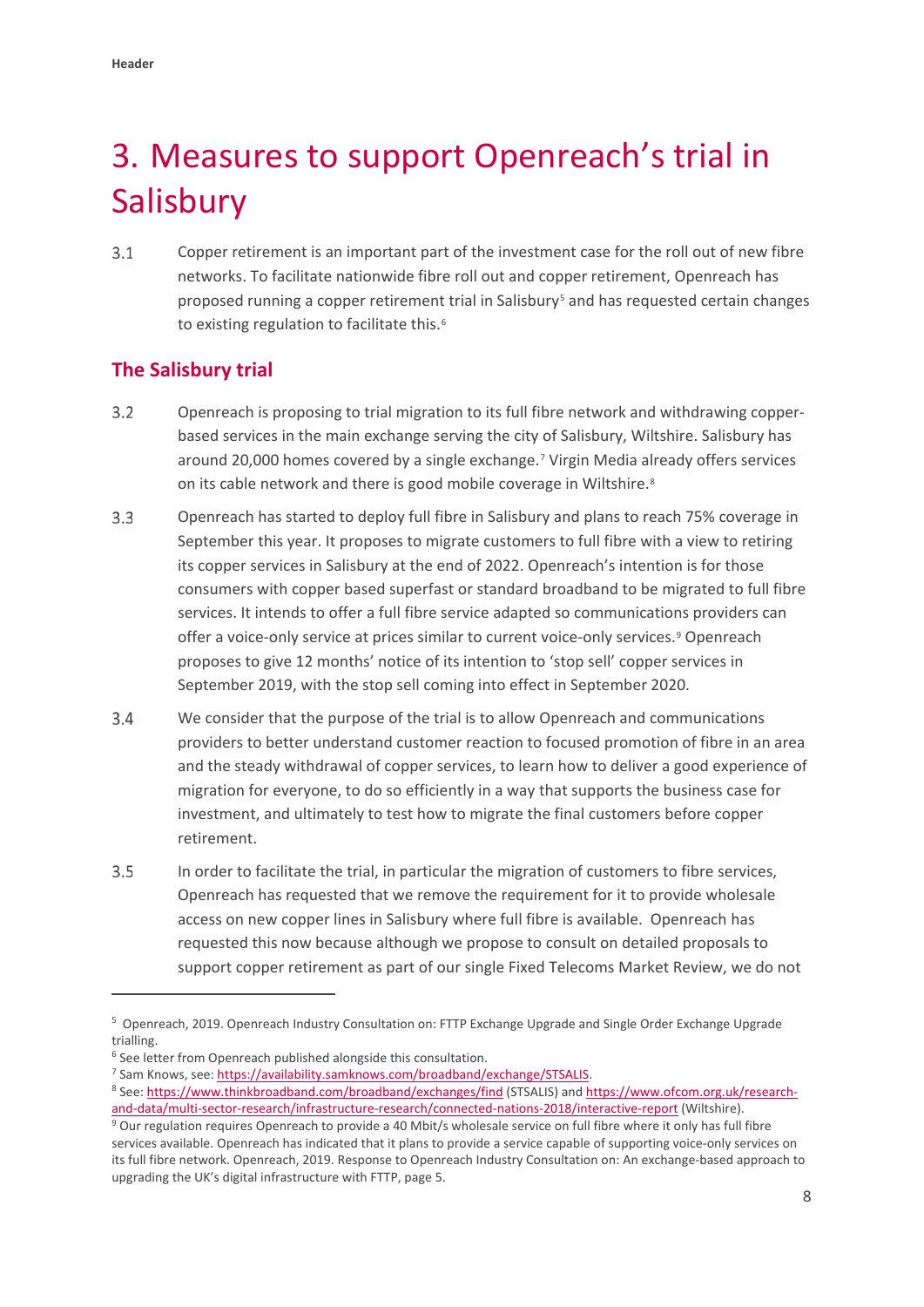expect any of these measures to be in place before April 2021. The changes to existing regulation proposed in this document would effectively facilitate the trial in the months between the intended start of Openreach's trial and April 2021.

### **Regulatory support for the Salisbury trial**

- $3.6$ We recognise that the trial is likely to be important to investment decisions to be made by Openreach and others in respect of the nationwide rollout of full fibre. The trial will provide important information about copper retirement and PSTN switch-off, including on the communications providers' commercial and technical approaches, consumer response, and communications providers' approaches to protect vulnerable customers. The focused nature of the trial will mean that changes should take place in a controlled and monitored environment where Openreach and communications providers can quickly adapt their response to technical and commercial challenges and risks to consumers. We expect those lessons to inform the approach to copper retirement more broadly across the country.
- $3.7$ We consider that the potential benefits of the trial justify regulatory intervention to facilitate it. Accordingly, we propose to support the trial by making the necessary regulatory changes Openreach has requested to allow it to withdraw the relevant copperbased services where full fibre services are available, which we outline below.

#### **Enabling stop sell in Salisbury**

.<br>-

 $3.8$ For premises in Salisbury that have access to Openreach full fibre services,<sup>[10](#page-10-0)</sup> Openreach proposes that there would be no new supply of copper-based wholesale access services, and any orders received for these services would be rejected. Openreach refers to this as 'stop sell'. This will affect orders for new services arising out of a home move, where a customer wishes to switch communications providers or upgrade their existing service. Instead of copper-based access services, only an alternative wholesale service using full fibre will be offered to these customers. The relevant services that Openreach proposes to withdraw in Salisbury are MPF<sup>11</sup>, SLU MPF<sup>12</sup>, GEA-FTTC<sup>[13](#page-10-3)</sup> and SOGEA/SOGFAST<sup>[14](#page-10-4)</sup> where a full fibre service is available.

<span id="page-10-0"></span><sup>&</sup>lt;sup>10</sup> Openreach refers to these premises as those having a GEA-FTTP Technology Marker.

<span id="page-10-1"></span><sup>11</sup> Metallic Path Facility (MPF) is the copper wire connecting consumers to the BT network and is used to support voice and broadband services.

<span id="page-10-2"></span><sup>&</sup>lt;sup>12</sup> Sub-Loop Unbundled MPF: Sub-loop unbundling (SLU) is a service offered by BT that allows communications providers to deploy their own equipment at a network distribution point (usually the location of the cabinet) and to use BT's lines from the cabinet to the customer. Communications providers can either rent the entire sub-loop (the connection between the cabinet and the customer) or share it with BT.

<span id="page-10-3"></span><sup>&</sup>lt;sup>13</sup> Fibre To The Cabinet (FTTC), a network structure in which optical fibre extends from the exchange to a street cabinet housing broadband equipment with the remaining part of the network, from the cabinet to the customer, provided by a copper wire; Generic Ethernet Access (GEA): Openreach's wholesale service providing communications providers with access to its FTTC and FTTP networks in order to supply higher speed broadband services.

<span id="page-10-4"></span><sup>14</sup> Single Order GEA (SOGEA) enables the provision of wholesale superfast broadband without the need for MPF (or another copper voice service) to support it. Similarly, Single Order G.Fast (SOGFAST) enables the provision of wholesale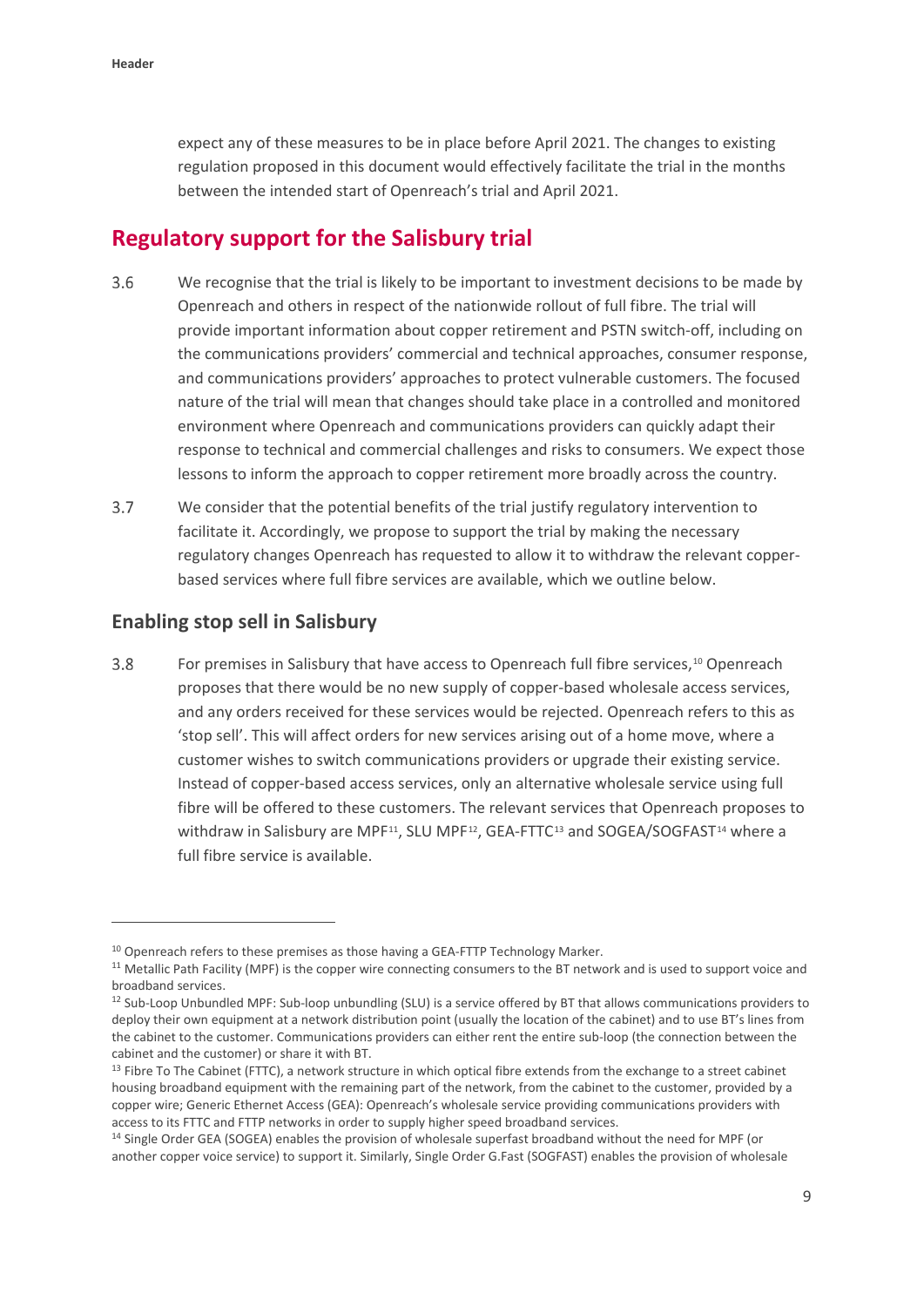.<br>-

- $3.9$ In our 2018 review of the Wholesale Local Access market (WLA 2018) we considered the market for connections from the local telephone exchange to a home or business premises, which are used to provide broadband and other services at the retail level. In this review we required  $BT^{15}$  $BT^{15}$  $BT^{15}$  to provide network access in the wholesale local access market to a third party upon reasonable request, which includes specific network access in the form of MPF, SLU MPF and VULA (which includes GEA-FTTC and SOFGEA/SOGFAST)). These requirements are imposed except in so far as Ofcom may from time to time otherwise consent in writing.
- $3.10$ Therefore, in order to allow BT to implement the stop sell, we propose to consent to these requirements not applying in respect of new requests for copper-based network access, in respect of end users located in Salisbury. We propose that this will apply only to premises where a full fibre service is available. This change will come into effect in September 2020.
- $3.11$ We understand that Openreach also plans to stop sell SMPF<sup>16</sup>, but as Openreach has no specific access obligation to provide SMPF, there is no requirement to change specific regulation to support this. In the WLA 2018, we decided not to impose a specific access remedy on BT in the form of a requirement to offer LLU SMPF. Instead, SMPF will fall within the scope of the general network access remedy and be subject to fair and reasonable terms, conditions and charges. We are therefore not proposing a specific waiver for SMPF, but our proposed changes to the general network access requirement would also apply to SMPF, meaning that in effect that BT would not have to provide SMPF in that case.
- $3.12$ Changes we proposed only apply to access requirements imposed as part of the WLA 2018. They do not apply to access requirements imposed as part of the 2017 narrowband market review.[17](#page-11-2) This means that there is no waiver for a stop sell on new WLR services in Salisbury.
- $3.13$ We set out the draft consent which we propose to make in Annex 6.

**Question 1: Do you agree with our proposal to enable a stop sell for the Salisbury trial? Please provide reasons for your answer.**

#### **Approach to other regulatory issues in Salisbury**

 $3.14$ Above we propose to enable Openreach to implement a stop sell for the Salisbury trial, as requested by Openreach. We do not consider that any further changes to regulation are required to enable the Salisbury trial, including in respect of either pricing or quality of

G.Fast services without the need for MPF to support it. G.Fast: higher bandwidth (over 100Mbps) technology provided using a combination of fibre and then copper connections.<br><sup>15</sup> We refer to BT here as our obligations apply to BT as the legal entity. In the rest of the document however we refer to

<span id="page-11-0"></span>Openreach as it operates the network and therefore implements our requirements.<br><sup>16</sup> Shared Metallic Path Facility (SMPF) – With MPF a communications provider can provide voice services and broadband

<span id="page-11-2"></span><span id="page-11-1"></span>services, and with SMPF they can provide just broadband services to customers (with another provider supplying voice).<br><sup>17</sup> Ofcom, 2017[. Statement: Narrowband Market Review.](https://www.ofcom.org.uk/consultations-and-statements/category-1/narrowband-market-review)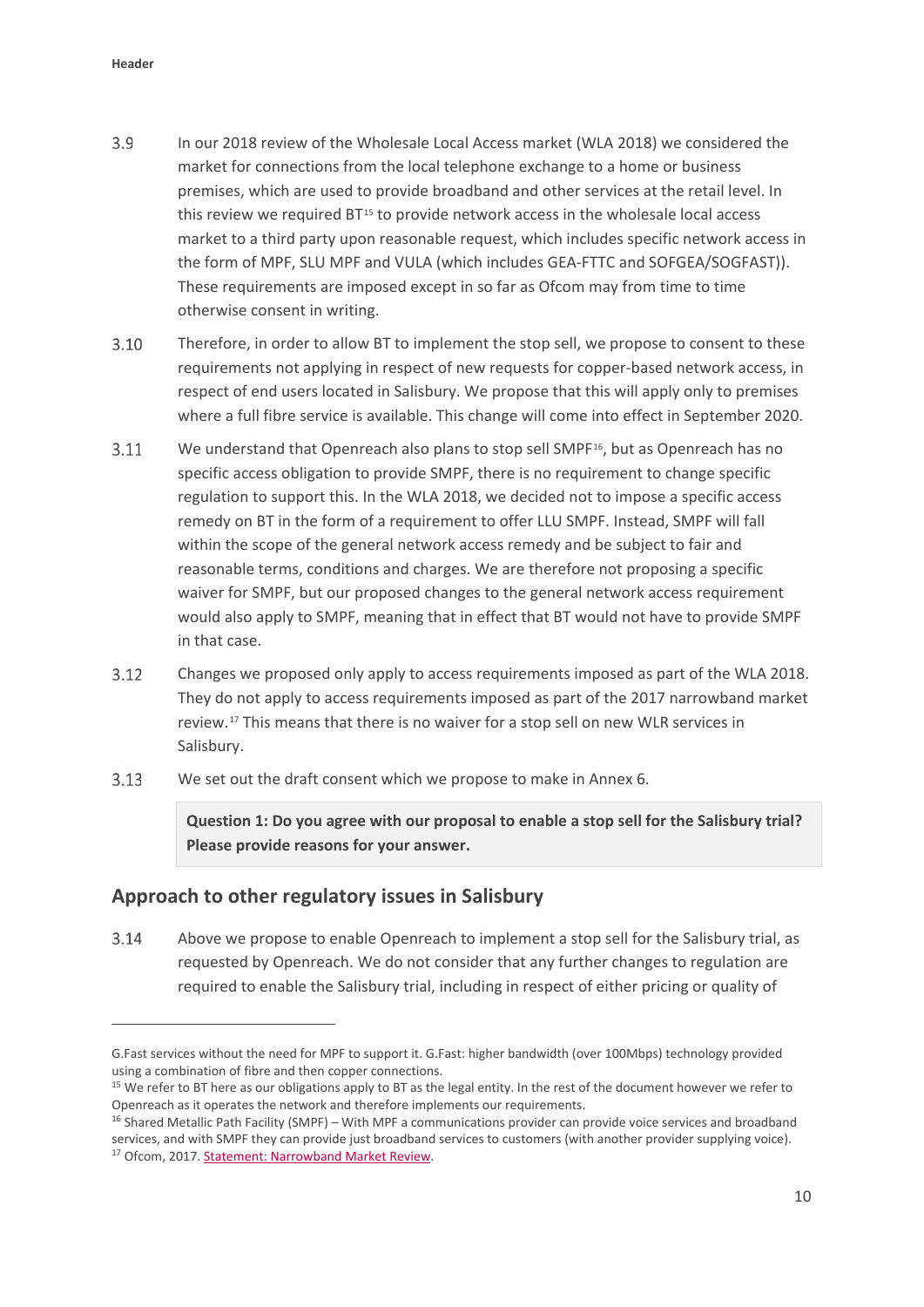service. As explained above, our approach to copper retirement more generally is being considered as part of the single Fixed Telecoms Market Review.

#### **Approach to pricing**

- $3.15$ In the WLA 2018 we imposed a charge control on Openreach's 40 Mbit/s wholesale superfast services.[18](#page-12-0) While we allowed Openreach pricing flexibility on higher bandwidth services and, in general, services based on full fibre, where Openreach had full fibre but not copper based wholesale superfast services available we applied the same charge control to the rental charge for Openreach's full fibre 40 Mbit/s wholesale superfast service.<sup>[19](#page-12-1)</sup>
- $3.16$ For the trial, where FTTC is not available due to the stop sell, this means that BT will be required to offer a 40/10 GEA-FTTP service at rental charge set at no more than the level of the cap set in the WLA 2018 statement.
- 3.17 We do not consider that it is necessary to revisit the existing WLA requirements on pricing in Salisbury during the trial period.
- 3.18 We recognise that the prices of full fibre services at both the wholesale and retail levels will be an important factor in driving customer-led migration and provider promotion of full fibre services. We expect Openreach to engage with communications providers to agree commercial arrangements for fibre services to support the trial.
- $3.19$ More generally as part of the single Fixed Telecoms Market Review we are considering the regulation that should apply to Openreach's wholesale 40 Mbit/s full fibre service.<sup>[20](#page-12-2)</sup> Any new regulation put in place by this review would apply to the trial area when it is in place from 1 April 2021.

#### **Approach to Quality of Service**

<u>.</u>

 $3.20$ We are not proposing to change our existing quality of service standards for the purpose of the trial. Openreach is bound by national and regional quality of service standards in respect of copper-based wholesale broadband services, and its performance in Salisbury will feed into these. Additionally, Openreach has a strong incentive to deliver a good consumer experience in Salisbury given the trial's importance in shaping the approach of its broader national investment.

#### **Fibre coverage threshold for implementing a stop sell**

3.21 We note that the approach to copper retirement we consulted on in March as part of our single Fixed Telecoms Market Review was to allow stop sell to apply only once 100% of

<span id="page-12-0"></span><sup>&</sup>lt;sup>18</sup> This charge control in general applies to Openreach's GEA-FTTC 40/10 service, which provides up to 40 Mbit/s download and up to 10 Mbit/s upload speeds. This service is typically used to support superfast services with average download speeds around 35-38 Mbit/s. See Ofcom, 2018. [Statement: Wholesale Local Access Market Review,](https://www.ofcom.org.uk/__data/assets/pdf_file/0023/112487/wla-statement-vol-2.pdf) Volume 2, paragraph

<span id="page-12-1"></span><sup>1.9.&</sup>lt;br><sup>19</sup> This is Openreach's GEA-FTTP 40/10 service. Ofcom, 2018. [Statement: Wholesale Local Access Market Review,](https://www.ofcom.org.uk/__data/assets/pdf_file/0020/112475/wla-statement-vol-1.pdf) Volume 1, paragraph 9.3.

<span id="page-12-2"></span><sup>&</sup>lt;sup>20</sup> Ofcom 2019[. Promoting competition and investment in fibre networks –](https://www.ofcom.org.uk/consultations-and-statements/category-1/promoting-investment-competition-fibre-networks-approach-remedies) Initial proposals – Approach to remedies.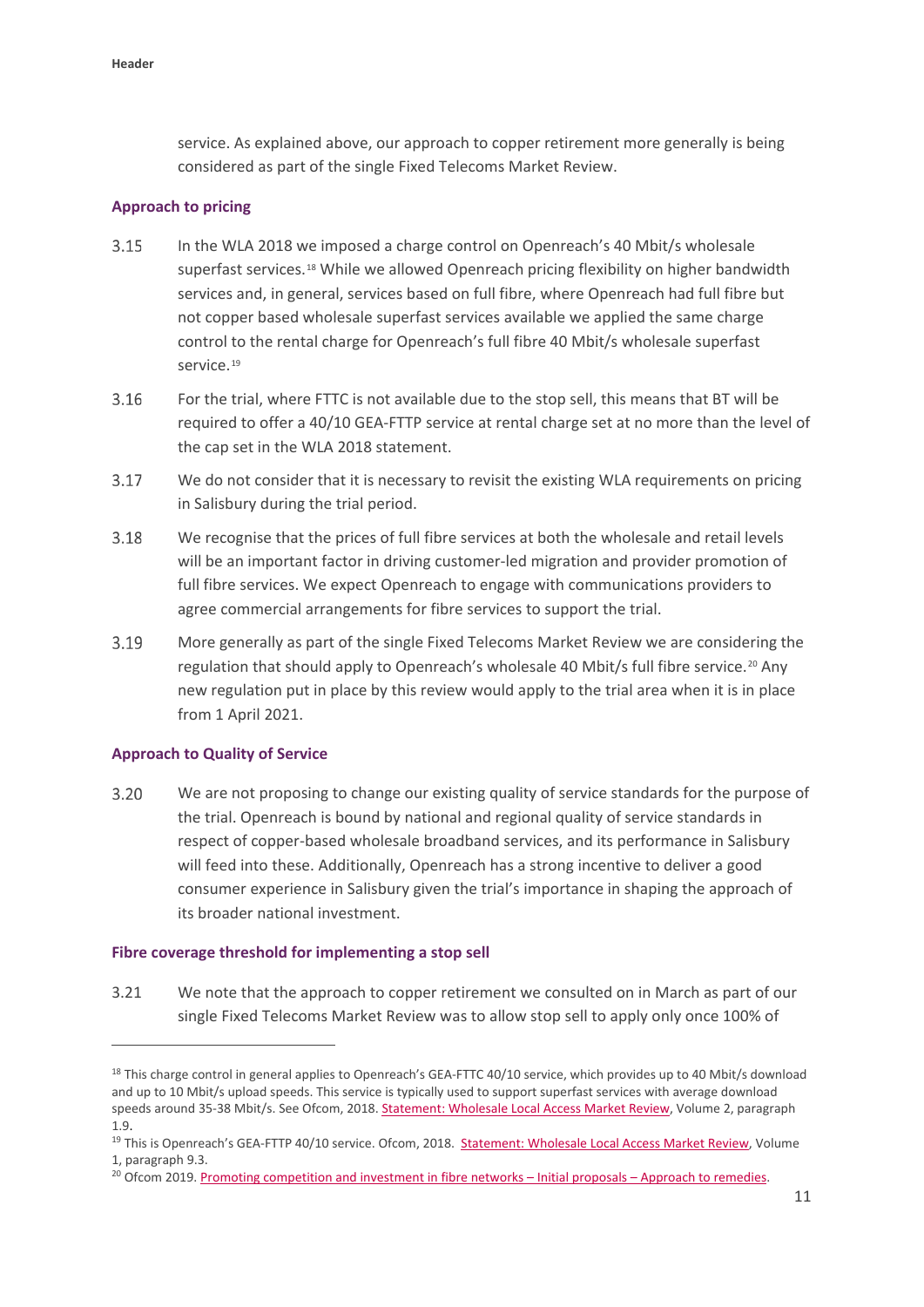premises in an exchange area have access to ultrafast (including both full fibre and G.fast). For the purposes of the trial, the stop sell may be implemented by Openreach before the whole exchange area has access to full fibre – but it will only apply to premises that do have access to full fibre. We consider a departure from the approach we proposed in March is justified in this case to learn from the trial, and any delay in starting the trial to meet a 100% threshold would also delay the benefits arising from the trial. We also consider that Openreach has an incentive to aim for 100% full fibre coverage of the area to ensure a successful trial. However, this should not be considered a precedent for our approach to nationwide copper retirement.

#### **Impact of our proposals**

#### **Impact on consumers**

.<br>-

- $3.22$ Copper retirement is an important part of the upgrade to full fibre, which we expect to provide higher quality and more reliable services for consumers.
- $3.23$ The "stop sell" would affect customers who move to a new property, who seek to upgrade their service or who seek to switch providers. Such customers would receive their voice or broadband service over a full fibre line and would no longer be able to purchase a copperbased service, unless it is a voice only service (see below). This will only apply if Openreach full fibre services are available at the customers' premises, and only from Autumn 2020. It will still be possible to request services from other network providers where services from those providers are available. In addition, in this consultation we have not proposed to lift the obligation to provide access to new WLR lines, and therefore at this stage Openreach will need to continue to provide the wholesale lines enabling the provision of new voiceonly services if requested by communications providers in Salisbury.
- $3.24$ While we acknowledge that the number of customers affected by the proposal to stop selling new copper services in the copper retirement trial will be low, and we expect that most migrations will be voluntary, with consumers actively electing to adopt the new services, we have identified a number of potential concerns to mitigate or monitor.
- $3.25$ For the trial, we are concerned about the treatment of customers who may face risk of harm because of their circumstances, $21$  in particular those who are reliant upon analogue telephony services, such as those using special services (e.g. care alarms), and those who may struggle with the switching process to a voice service using IP technology. In addition, standard broadband customers affected by the stop sell will have to migrate to a superfast service, which may be more expensive. We have set out below our proposals to mitigate the impact on vulnerable consumers and closely monitor the experience of consumers within the trial.

<span id="page-13-0"></span><sup>&</sup>lt;sup>21</sup> Some people's ability to participate in communications markets and society is affected by factors such as their age, disability, income, geographical location, or life events (e.g. bereavement). Vulnerability is about people's circumstances, which can change over time. See[: https://www.ofcom.org.uk/about-ofcom/what-is-ofcom/consumer-vulnerability](https://www.ofcom.org.uk/about-ofcom/what-is-ofcom/consumer-vulnerability) .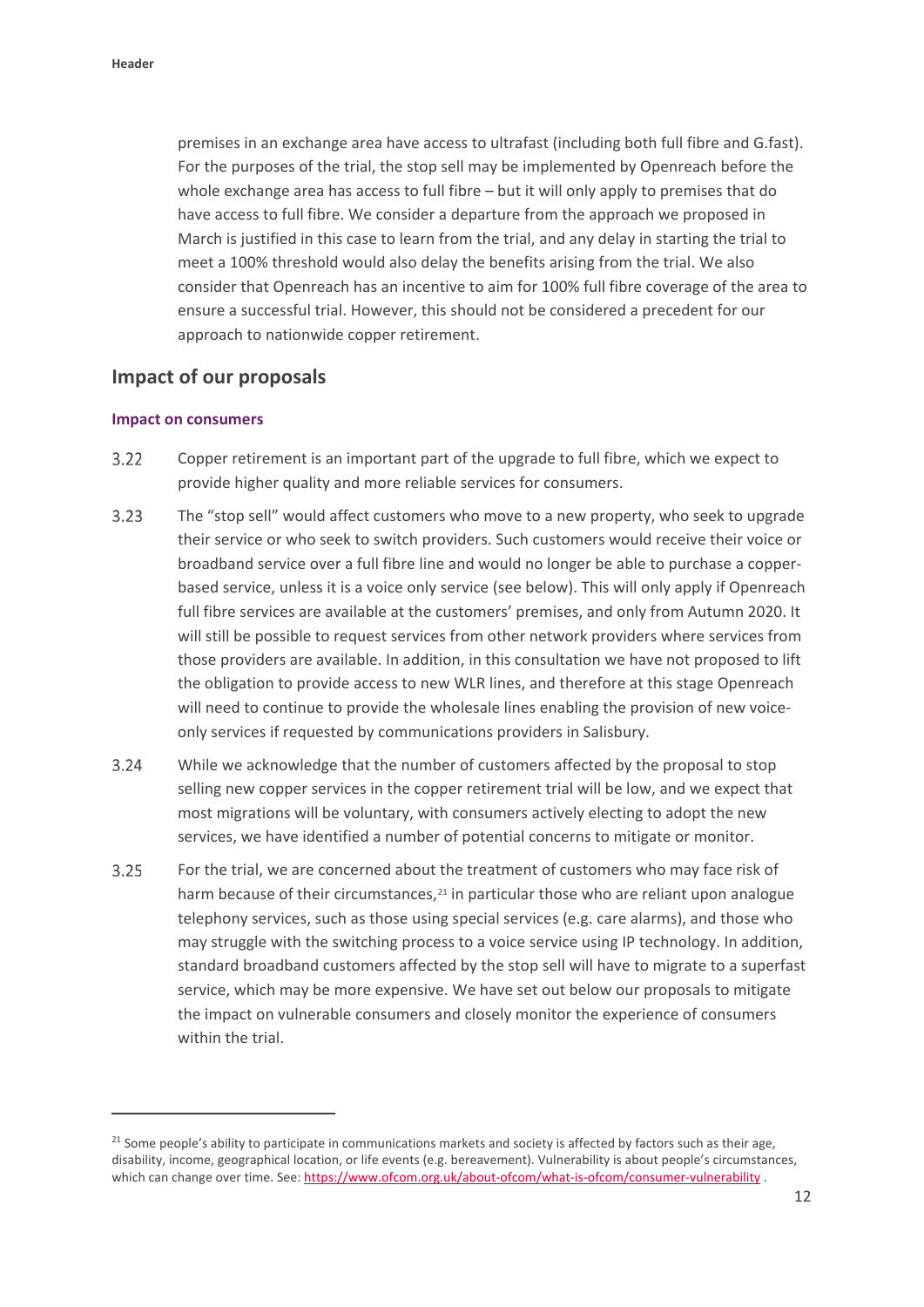#### **Impact on businesses**

3.26 The stop sell is also likely to have a similar impact on businesses – it will affect those that move premises within Salisbury, seek to upgrade their service, or seek to switch providers. However, the impact on businesses is likely to be smaller than on consumers as we expect a higher proportion to have their voice services provided using IP technology. Additionally, there is already a stop sell in place on new ISDN services (copper-based voice-only service), which are predominantly used by businesses, so the addition of a broader copper stop sell will not affect these services.

#### **Impact on communications providers**

 $3.27$ Communications providers with customers in Salisbury will also be affected by the trial and by our proposed regulatory changes. Although the changes we are proposing are limited they will, in some circumstances, limit the services that a communications provider is able to offer its customers. It will be important for providers to engage with Openreach on migration processes, and with their customers on the stop sell and on voluntary migration.

> **Question 2: Do you agree with the impacts of our proposals we have identified? Are there any further impacts that you consider we should be aware of?**

### **We expect industry to adopt measures to mitigate the risk to vulnerable consumers**

- 3.28 In February this year we set out measures that we expect communications providers to adopt to protect consumers migrating to voice over IP services (VoIP) as part of PSTN Switch-off.[22](#page-14-0) These measures are focused on the needs of vulnerable consumers, including those dependent on a landline and on users of telecare services, and on addressing the potential implications for Critical National Infrastructure that uses the PSTN. Because the Salisbury trial will take place before the PSTN Switch-off, we expect communications providers to apply these measures during the trial. These measures are set out in Annex 4.
- $3.29$ In setting these measures we took account of the fact that providers and users of downstream services would potentially have until 2025 to assess the implications of the migration for their sectors and to make any necessary changes to equipment or services. The earlier timescales for the trial mean that in some cases it may not be possible to complete this assessment and make the necessary changes in the time available.
- 3.30 We expect that due to the localised nature of the trial some of the required measures can be identified and deployed quickly. We also highlighted above that there is no stop sell allowed on new WLR lines at this stage, so communications providers would continue to be able to request access to the wholesale service currently needed to provide a new voiceonly service to consumers.

<u>.</u>

<span id="page-14-0"></span><sup>22</sup> Ofcom, 2019. *[The future of fixed telephone services.](https://www.ofcom.org.uk/__data/assets/pdf_file/0032/137966/future-fixed-telephone-services.pdf)*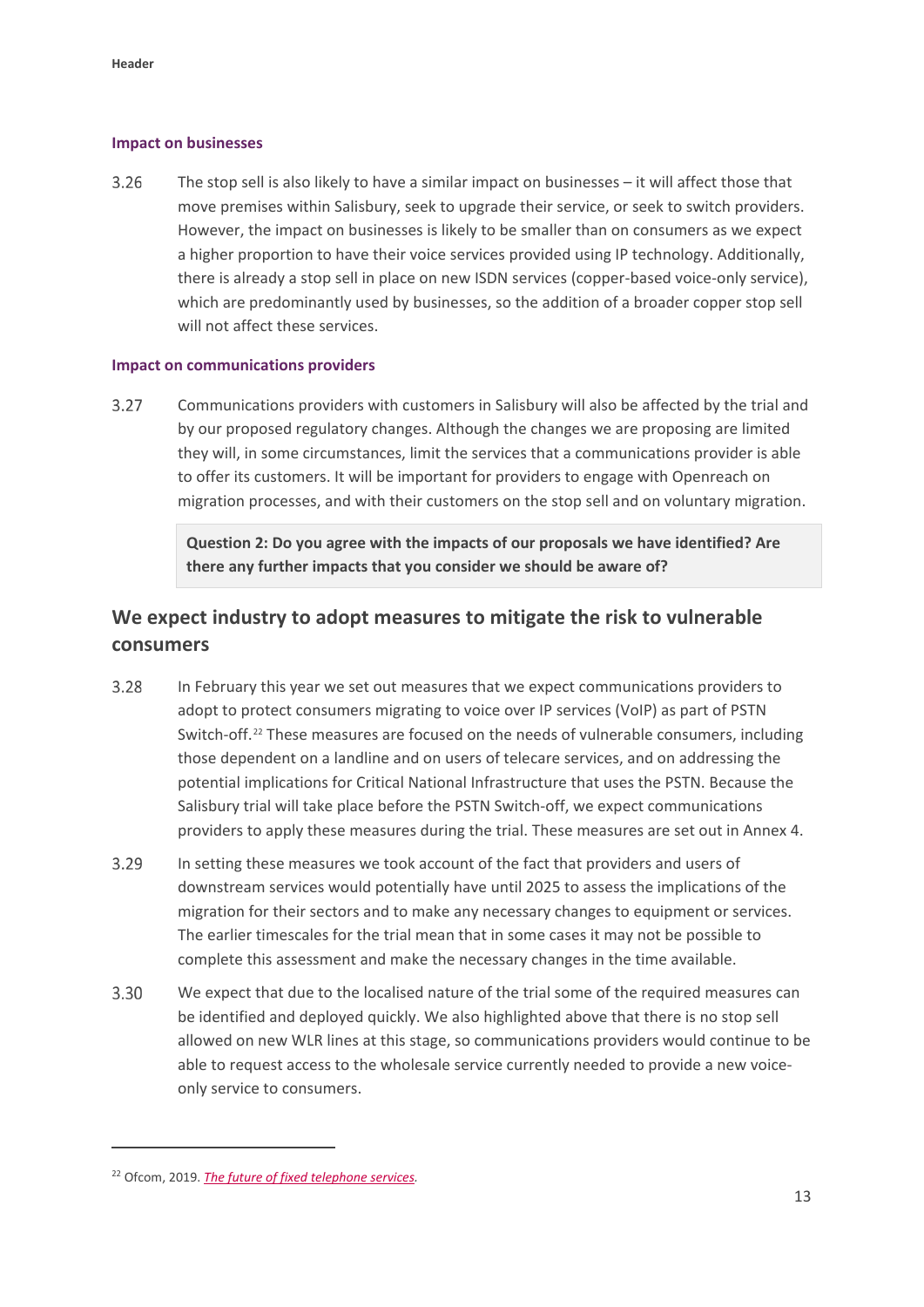- 3.31 However, we recognise the risks to vulnerable consumers posed by the trial, and we expect Openreach and communications providers to implement the following measures during the trial, in addition to the measures set out in Annex 4:
	- Customers using telecare or other safety-of-life services should not be migrated unless suitable replacement services (i.e. that operate effectively and have appropriate resilience in a power cut) are in place.
	- Customers dependent on textphones should not be migrated or lose service.
	- Customers who are dependent on their landline for access to emergency services (e.g. because they do not have mobile coverage in their home or do not have a mobile) should not lose service.
	- Restoration of former services should be available rapidly in the case of failure of telecare or other safety-of-life services.
	- Openreach and communications providers should have a robust information campaign and security procedures for home visits to avoid the risk of harm to consumers.
	- Openreach and communications providers should engage with local stakeholders at an early stage to ensure they are aware of the change and the potential implications.
- $3.32$ We will work with Openreach and the communications providers to emphasise the importance of these measures. We intend to engage regularly with Openreach and the communications providers involved in the trial in order to understand how they are implementing the above measures and monitor progress.

#### **Monitoring the trial**

- 3.33 In order to measure the progress of the trials, and the consumer experience during and after the installation of the new services, we will also be asking Openreach to provide Ofcom with data relating to the quality of service and experience in the trial areas.
- 3.34 We plan to do this by collecting the quality of service metrics currently collected by Ofcom on a national or regional basis, as they relate to the trial in Salisbury. We may also ask to be provided with other data by Openreach or communications providers to monitor the quality of service and experience that consumers receive in the trial areas. We have set out the data we are proposing to ask Openreach to provide to us in Annex 7.
- $3.35$ We will also liaise further with Openreach and communications providers to identify any other metrics that would provide further insight into the consumer experience during the trials. Additionally, we intend to engage with local stakeholders, in the run-up to and during the trial, to ensure we are aware of any issues or challenges that consumers or stakeholders may be experiencing.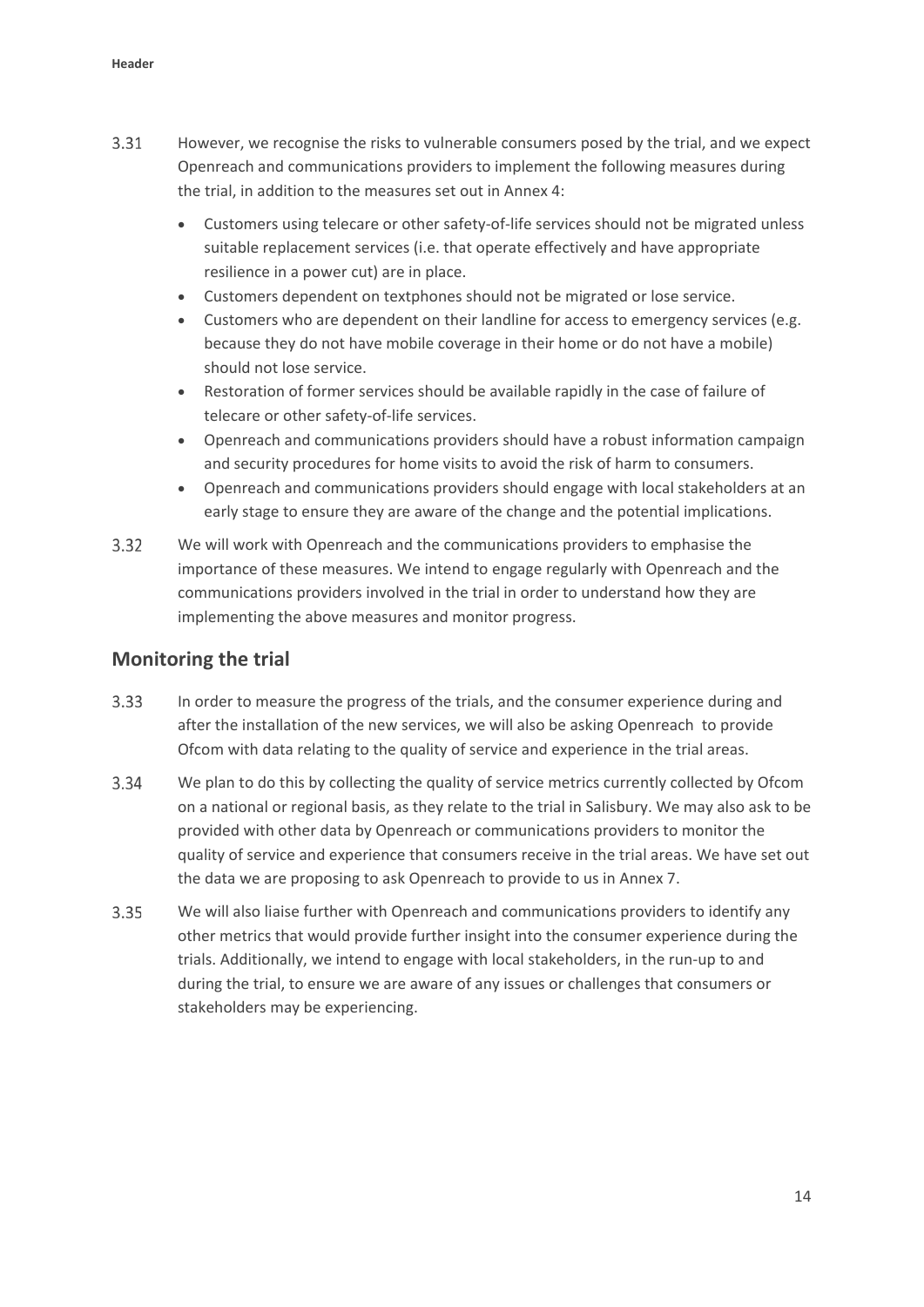**Question 3: Do you agree with our proposed approach to the protection of vulnerable consumers within the trial? Please provide reasons for your answer.** 

**Question 4: Do you think the monitoring data we are proposing Openreach provide to Ofcom is appropriate and sufficient? Is there any other information we should be collecting? Please provide reasons for your answer.** 

#### **Legal tests**

- 3.36 As explained above, we are proposing to consent to certain network access requirements not applying in respect of new requests for copper-based network access in respect of end users located in Salisbury. For the reasons we set out below, we are satisfied that this proposed consent meets the various tests set out in the Communications Act 2003 ("the Act").
- 3.37 Section 49 of the Act provides that where an SMP condition has effect by reference to a consent given by Ofcom, and Ofcom proposes to give such a consent that affects the operation of an SMP condition, Ofcom must not give that consent unless it is satisfied that to do so is: objectively justifiable in relation to the networks, services, facilities, apparatus or directories to which it relates; not such as to discriminate unduly against particular persons or against a particular description of persons; proportionate to what it is intended to achieve; and in relation to what it is intended to achieve, transparent.
- 3.38 We are of the view that our proposals are:
	- a) objectively justifiable, in that these facilitate the Salisbury trial which should allow BT and telecoms providers to better understand the investment risks and challenges in rolling out fibre networks on a large scale. Moving customers to new fibre networks and retiring existing copper networks is important to the business case for some companies building fibre networks and by removing some of these uncertainties, investment and innovation is promoted, ultimately for the benefit of consumers;
	- b) not unduly discriminatory, in that the proposals apply by reference to objective factors; that is, stop sell only applies to requests for new copper-based network access, and only where the premise is fibre enabled;
	- c) proportionate, in that these are targeted and confined to a limited geographic area in the UK, and limited to what is necessary to run the trial; and
	- d) transparent, in that the proposals are clear in their intention to ensure that BT is only allowed to refuse requests for new copper-based network access in the Salisbury Area and our draft consent is published as part of this consultation.
- 3.39 We also consider that our proposals meet our duties under section 3 and 4 of the Act. We consider that the early but controlled withdrawal of copper-based network access services in the Salisbury Area will assist BT and communications providers to better understand the processes involved in successfully and efficiently rolling out fibre on a large scale. For this reason, we consider that our proposals further the interests of citizens in relation to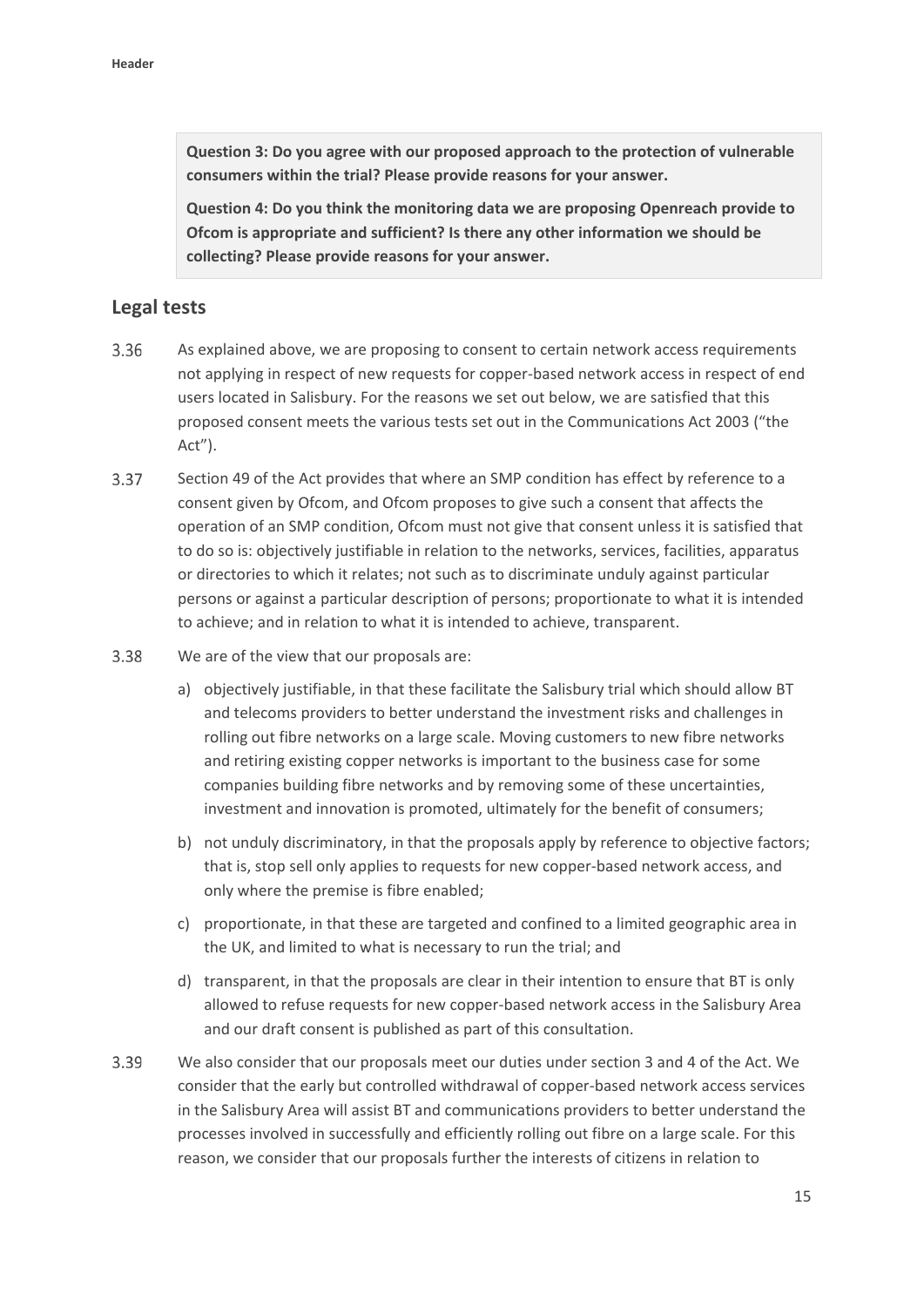communications matters and of consumers in relevant markets, where appropriate by promoting competition. In developing our proposals we have also had regard, in particular, to encouraging investment and innovation in relevant markets.

 $3.40$ With regard to the Community requirements set out in section 4 of the Act, we believe that our proposals are in accordance with these requirements; in particular, by helping to ensure that BT, communications providers and stakeholders better understand, and put into place well-identified measures for, the copper retirement process and the future PSTN switch-off, we believe our proposals are in accordance with the fifth Community requirement. Ultimately our proposals aim to facilitate network competition which is in accordance with the first Community requirement.

### **Impact and equality impact assessments**

#### **Impact Assessment**

- $3.41$ The analysis presented in this document constitutes an impact assessment as defined in section 7 of the Communications Act 2003.
- 3.42 Impact assessments provide a valuable way of assessing the options for regulation and showing why the chosen option was preferred. They form part of best practice policymaking. This is reflected in section 7 of the Act, which means that, generally, we have to carry out impact assessments in cases where our conclusions would be likely to have a significant effect on businesses or the general public, or where there is a major change in Ofcom's activities. However, as a matter of policy Ofcom is committed to carrying out impact assessments in relation to the great majority of our policy decisions.

#### **Equality impact assessment**

- $3.43$ Ofcom is separately required by statute to assess the potential impact of all our functions, policies, projects and practices on race, disability and gender equality. Equality Impact Assessments (EIAs) also assist us in making sure that we are meeting our principal duty of furthering the interests of citizens and consumers regardless of their background or identity.
- 3.44 We have identified a risk that our proposals may have a particular impact on elderly and disabled people. This is because some people within these groups may be more likely to rely on services that may currently be copper-based such as traditional landlines or care alarms.
- 3.45 We have proposed measures to mitigate the risk to these consumer groups including setting expectations that communications providers must not migrate vulnerable customers reliant on copper-based services, and we will work with them to ensure they have processes in place to quickly restore services to consumers where they are migrated in error or migration causes unforeseen difficulties. We have set out proposals to monitor the trial and the experience of consumers within it closely.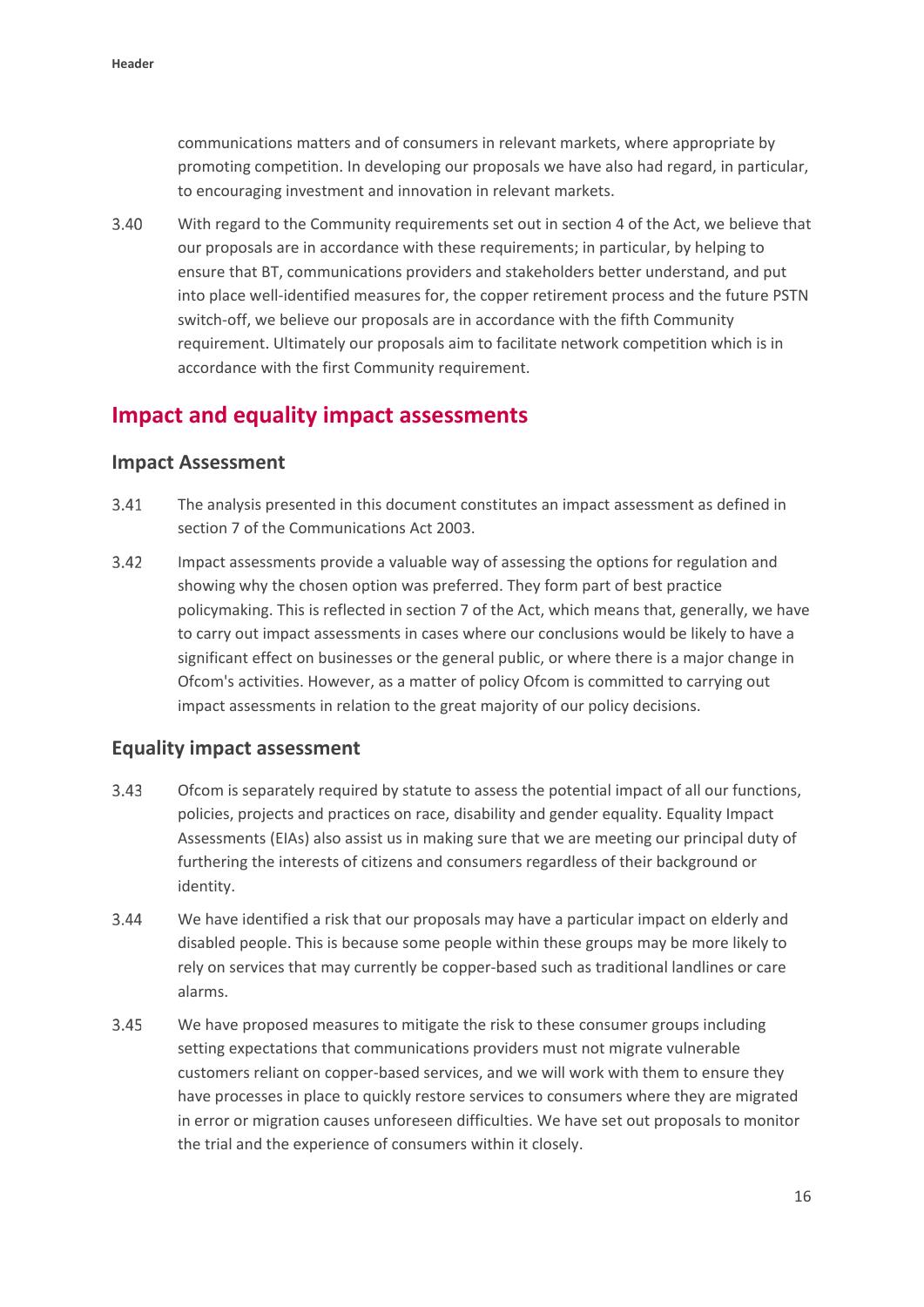- 3.46 Despite the risk outlined above, we consider our proposals are justified for the following reasons –
	- The number of potentially affected consumers is small.
	- The trial is a contained and monitored environment which will increase the effectiveness of our mitigating measures.
	- One aim of the trial is to establish a smooth and safe process for the migration to fibre networks and the eventual retirement of the copper network. If the trial is successful in achieving this objective, it will mean that all consumers, including elderly and disabled consumers receive better communications services.
- 3.47 Our Equality Impact Assessment analysis is set out in Annex 5.

### **Consolidated list of questions**

**Q1: Do you agree with our proposal to enable a stop sell for the Salisbury trial? Please provide reasons for your answer.**

**Q2: Do you agree with the impacts of our proposals we have identified? Are there any further impacts that you consider we should be aware of?**

**Q3: Do you agree with our proposed approach to the protection of consumers within the trial? Please provide reasons for your answer.** 

**Q4: Do you think the monitoring data we are proposing Openreach provide to Ofcom is appropriate and sufficient? Is there any other information we should be collecting? Please provide reasons for your answers.**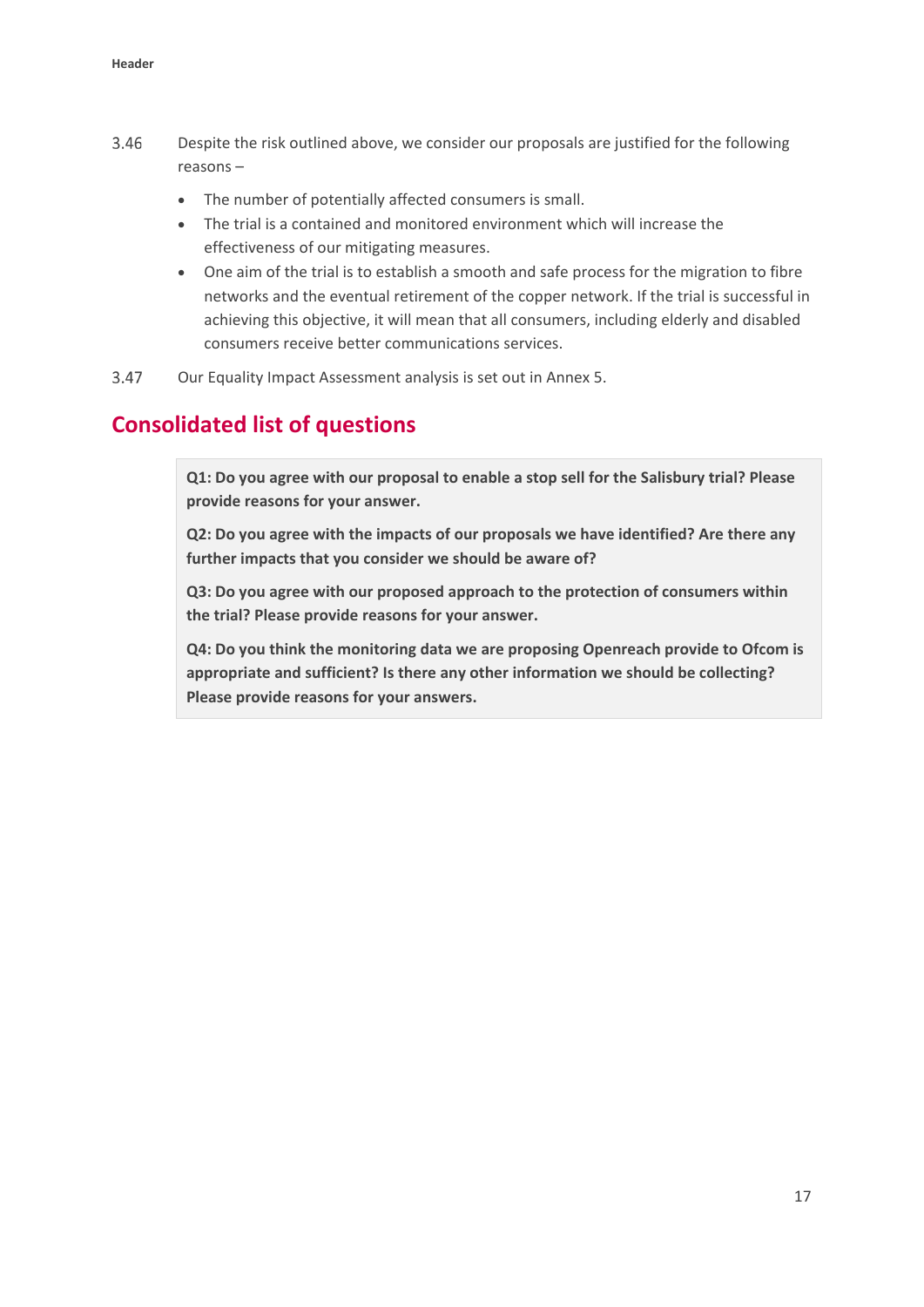## <span id="page-19-0"></span>A1. Responding to this consultation

### **How to respond**

- A1.1 Ofcom would like to receive views and comments on the issues raised in this document, by 5pm on Friday 6 September.
- A1.2 You can download a response form from [https://www.ofcom.org.uk/consultations-and](https://www.ofcom.org.uk/consultations-and-statements/category-2/promoting-competition-and-investment-in-fibre-networks)[statements/category-2/measures-support-openreach-trial-salisbury](https://www.ofcom.org.uk/consultations-and-statements/category-2/promoting-competition-and-investment-in-fibre-networks). You can return this by email or post to the address provided in the response form.
- A1.3 If your response is a large file, or has supporting charts, tables or other data, please email it to salisburytrial@ofcom.org.uk, as an attachment in Microsoft Word format, together with the [cover sheet.](https://www.ofcom.org.uk/consultations-and-statements/consultation-response-coversheet) This email address is for our work related to the trial in Salisbury only, and will not be valid after April 2021.
- A1.4 Responses may alternatively be posted to the address below, marked with the title of the consultation:

Copper Retirement Team Ofcom Riverside House 2A Southwark Bridge Road London SE1 9HA

- A1.5 We welcome responses in formats other than print, for example an audio recording or a British Sign Language video. To respond in BSL:
	- Send us a recording of you signing your response. This should be no longer than 5 minutes. Suitable file formats are DVDs, wmv or QuickTime files. Or
	- Upload a video of you signing your response directly to YouTube (or another hosting site) and send us the link.
- A1.6 We will publish a transcript of any audio or video responses we receive (unless your response is confidential)
- A1.7 We do not need a paper copy of your response as well as an electronic version. We will acknowledge receipt if your response is submitted via the online web form, but not otherwise.
- A1.8 You do not have to answer all the questions in the consultation if you do not have a view; a short response on just one point is fine. We also welcome joint responses.
- A1.9 It would be helpful if your response could include direct answers to the questions asked in the consultation document. The questions are listed at page 17. It would also help if you could explain why you hold your views, and what you think the effect of Ofcom's proposals would be.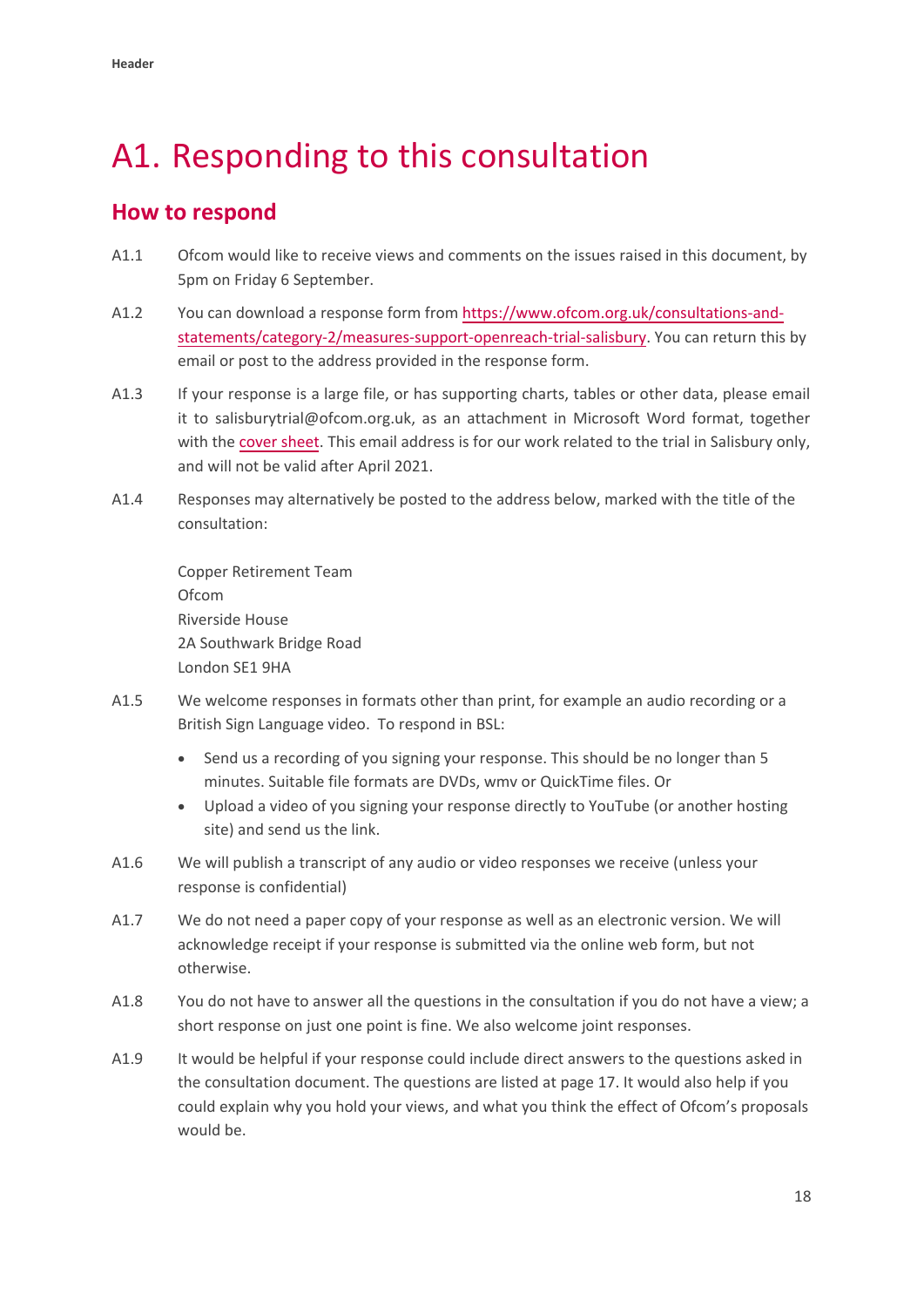A1.10 If you want to discuss the issues and questions raised in this consultation, please contact the Copper Retirement Team at salisburytrial@ofcom.org.uk.

## **Confidentiality**

- A1.11 Consultations are more effective if we publish the responses before the consultation period closes. In particular, this can help people and organisations with limited resources or familiarity with the issues to respond in a more informed way. So, in the interests of transparency and good regulatory practice, and because we believe it is important that everyone who is interested in an issue can see other respondents' views, we usually publish all responses on [the Ofcom](http://www.ofcom.org.uk/) website as soon as we receive them.
- A1.12 If you think your response should be kept confidential, please specify which part(s) this applies to, and explain why. Please send any confidential sections as a separate annex. If you want your name, address, other contact details or job title to remain confidential, please provide them only in the cover sheet, so that we don't have to edit your response.
- A1.13 If someone asks us to keep part or all of a response confidential, we will treat this request seriously and try to respect it. But sometimes we will need to publish all responses, including those that are marked as confidential, in order to meet legal obligations.
- A1.14 Please also note that copyright and all other intellectual property in responses will be assumed to be licensed to Ofcom to use. Ofcom's intellectual property rights are explained further in our [Terms of Use.](https://www.ofcom.org.uk/about-ofcom/website/terms-of-use)

### **Next steps**

- A1.15 Following this consultation period, Ofcom plans to publish a statement in Autumn 2019.
- A1.16 If you wish, you can [register to receive mail](https://www.ofcom.org.uk/about-ofcom/latest/email-updates) updates alerting you to new Ofcom publications.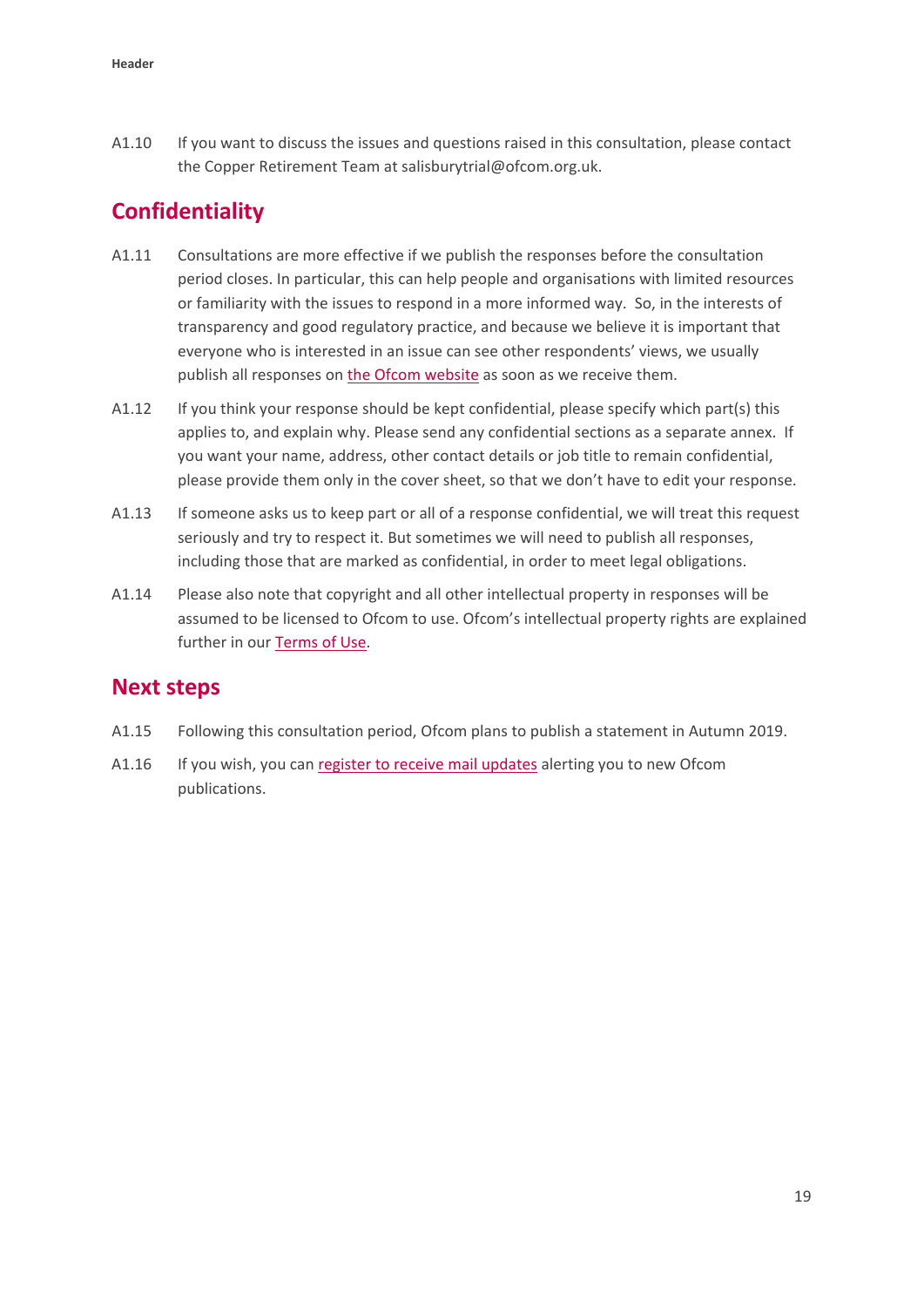### **Ofcom's consultation processes**

- A1.17 Ofcom aims to make responding to a consultation as easy as possible. For more information, please see our consultation principles in Annex 2.
- A1.18 If you have any comments or suggestions on how we manage our consultations, please email us a[t consult@ofcom.org.uk.](mailto:consult@ofcom.org.uk) We particularly welcome ideas on how Ofcom could more effectively seek the views of groups or individuals, such as small businesses and residential consumers, who are less likely to give their opinions through a formal consultation.
- A1.19 If you would like to discuss these issues, or Ofcom's consultation processes more generally, please contact the corporation secretary:

Corporation Secretary Ofcom Riverside House 2a Southwark Bridge Road London SE1 9HA Email: [corporationsecretary@ofcom.org.uk](mailto:corporationsecretary@ofcom.org.uk)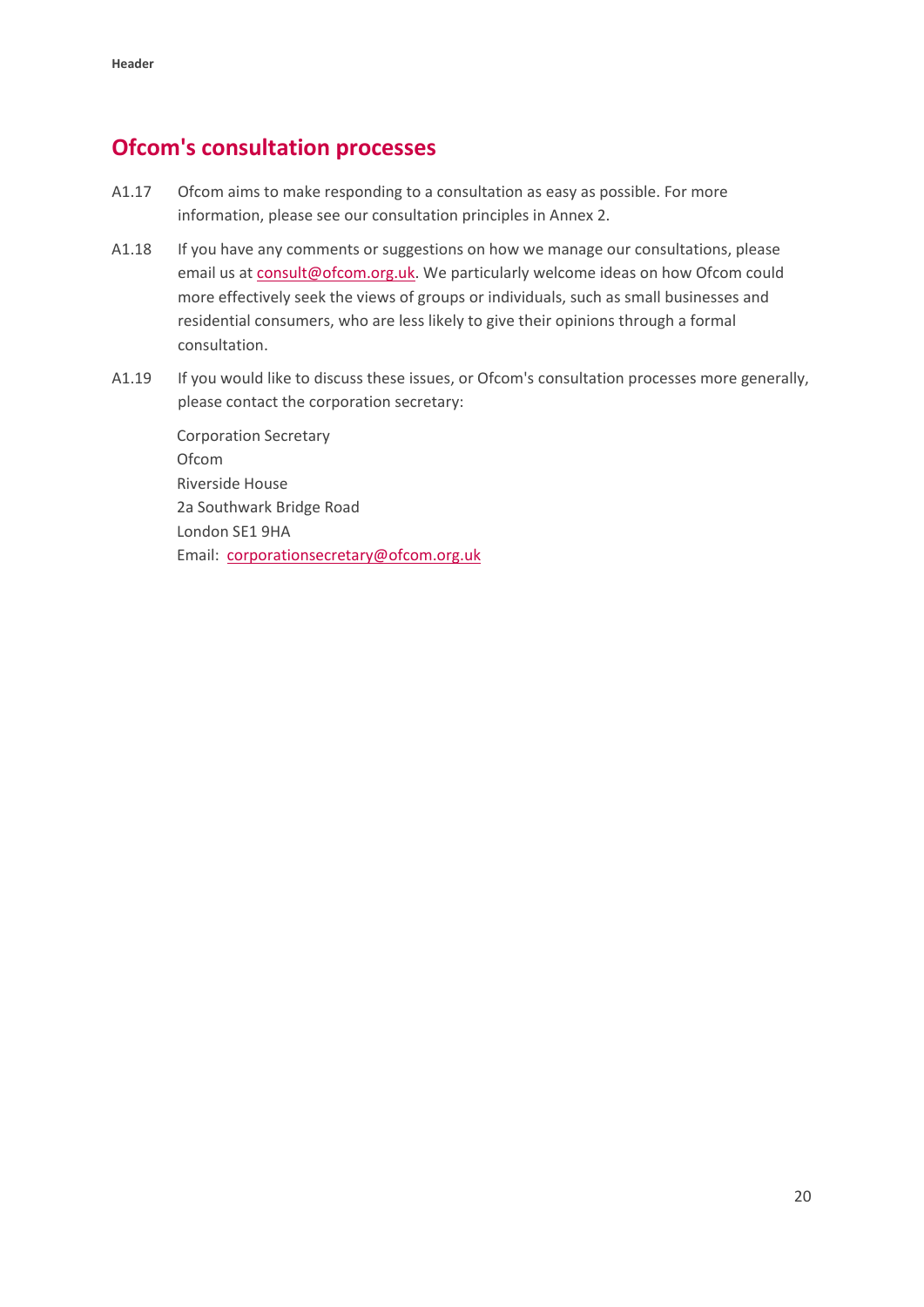## <span id="page-22-0"></span>A2. Ofcom's consultation principles

## **Ofcom has seven principles that it follows for every public written consultation:**

#### **Before the consultation**

A2.1 Wherever possible, we will hold informal talks with people and organisations before announcing a big consultation, to find out whether we are thinking along the right lines. If we do not have enough time to do this, we will hold an open meeting to explain our proposals, shortly after announcing the consultation.

#### **During the consultation**

- A2.2 We will be clear about whom we are consulting, why, on what questions and for how long.
- A2.3 We will make the consultation document as short and simple as possible, with a summary of no more than two pages. We will try to make it as easy as possible for people to give us a written response. If the consultation is complicated, we may provide a short Plain English / Cymraeg Clir guide, to help smaller organisations or individuals who would not otherwise be able to spare the time to share their views.
- A2.4 We will consult for up to ten weeks, depending on the potential impact of our proposals.
- A2.5 A person within Ofcom will be in charge of making sure we follow our own guidelines and aim to reach the largest possible number of people and organisations who may be interested in the outcome of our decisions. Ofcom's Consultation Champion is the main person to contact if you have views on the way we run our consultations.
- A2.6 If we are not able to follow any of these seven principles, we will explain why.

#### **After the consultation**

A2.7 We think it is important that everyone who is interested in an issue can see other people's views, so we usually publish all the responses on our website as soon as we receive them. After the consultation we will make our decisions and publish a statement explaining what we are going to do, and why, showing how respondents' views helped to shape these decisions.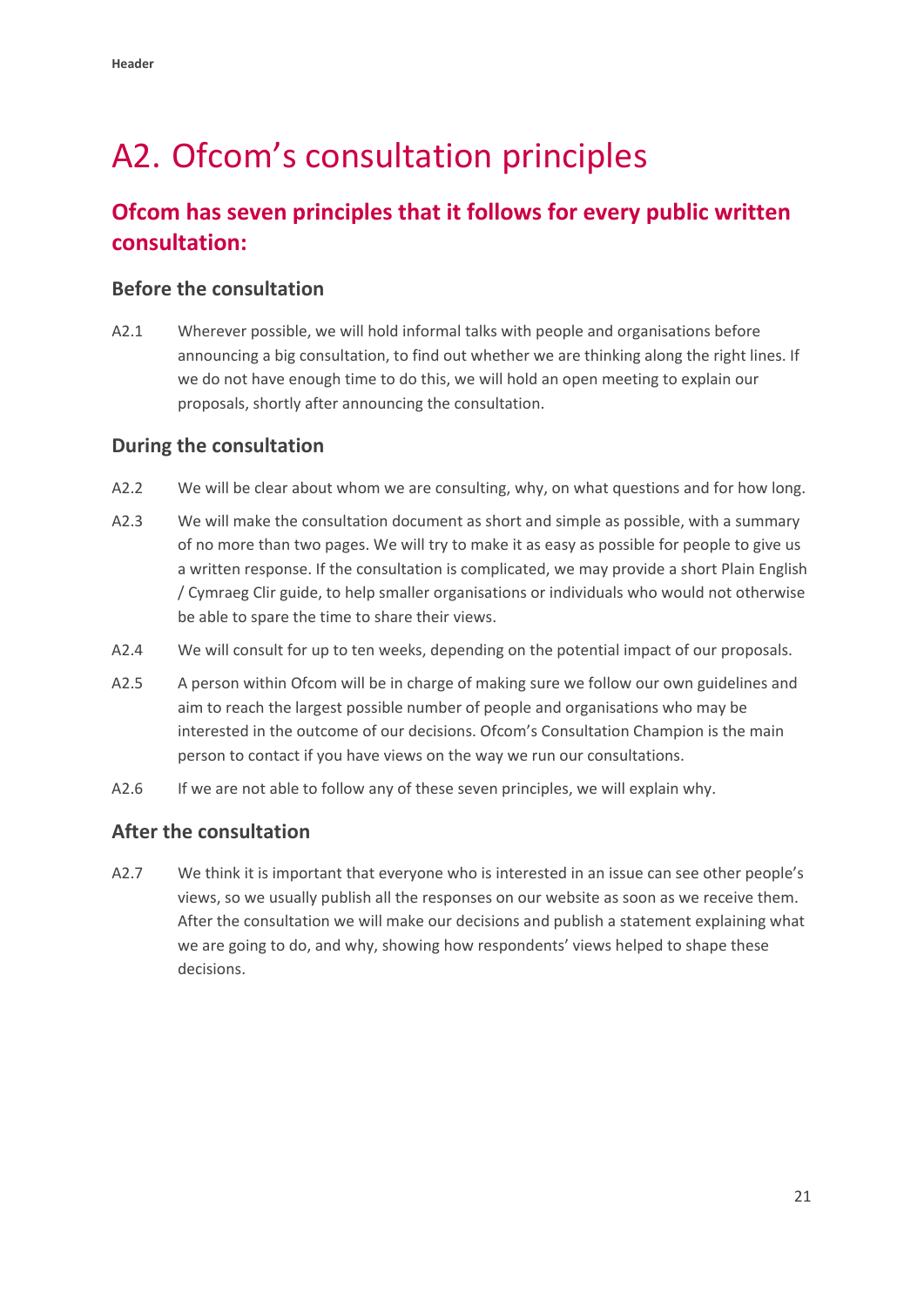## <span id="page-23-0"></span>A3. Consultation coversheet

## **BASIC DETAILS**

Consultation title: To (Ofcom contact): Name of respondent: Representing (self or organisation/s): Address (if not received by email):

### **CONFIDENTIALITY**

Please tick below what part of your response you consider is confidential, giving your reasons why

| Nothing                                     |  |
|---------------------------------------------|--|
| Name/contact details/job title              |  |
| Whole response                              |  |
| Organisation                                |  |
| Part of the response                        |  |
| If there is no separate annex, which parts? |  |

If you want part of your response, your name or your organisation not to be published, can Ofcom still publish a reference to the contents of your response (including, for any confidential parts, a general summary that does not disclose the specific information or enable you to be identified)?

\_\_\_\_\_\_\_\_\_\_\_\_\_\_\_\_\_\_\_\_\_\_\_\_\_\_\_\_\_\_\_\_\_\_\_\_\_\_\_\_\_\_\_\_\_\_\_\_\_\_\_\_\_\_\_\_\_\_\_\_\_\_\_\_\_\_\_\_\_\_\_\_\_\_\_\_\_\_\_\_\_\_

### **DECLARATION**

I confirm that the correspondence supplied with this cover sheet is a formal consultation response that Ofcom can publish. However, in supplying this response, I understand that Ofcom may need to publish all responses, including those which are marked as confidential, in order to meet legal obligations. If I have sent my response by email, Ofcom can disregard any standard e-mail text about not disclosing email contents and attachments.

Ofcom seeks to publish responses on receipt. If your response is non-confidential (in whole or in part), and you would prefer us to publish your response only once the consultation has ended, please tick here.

Name Signed (if hard copy)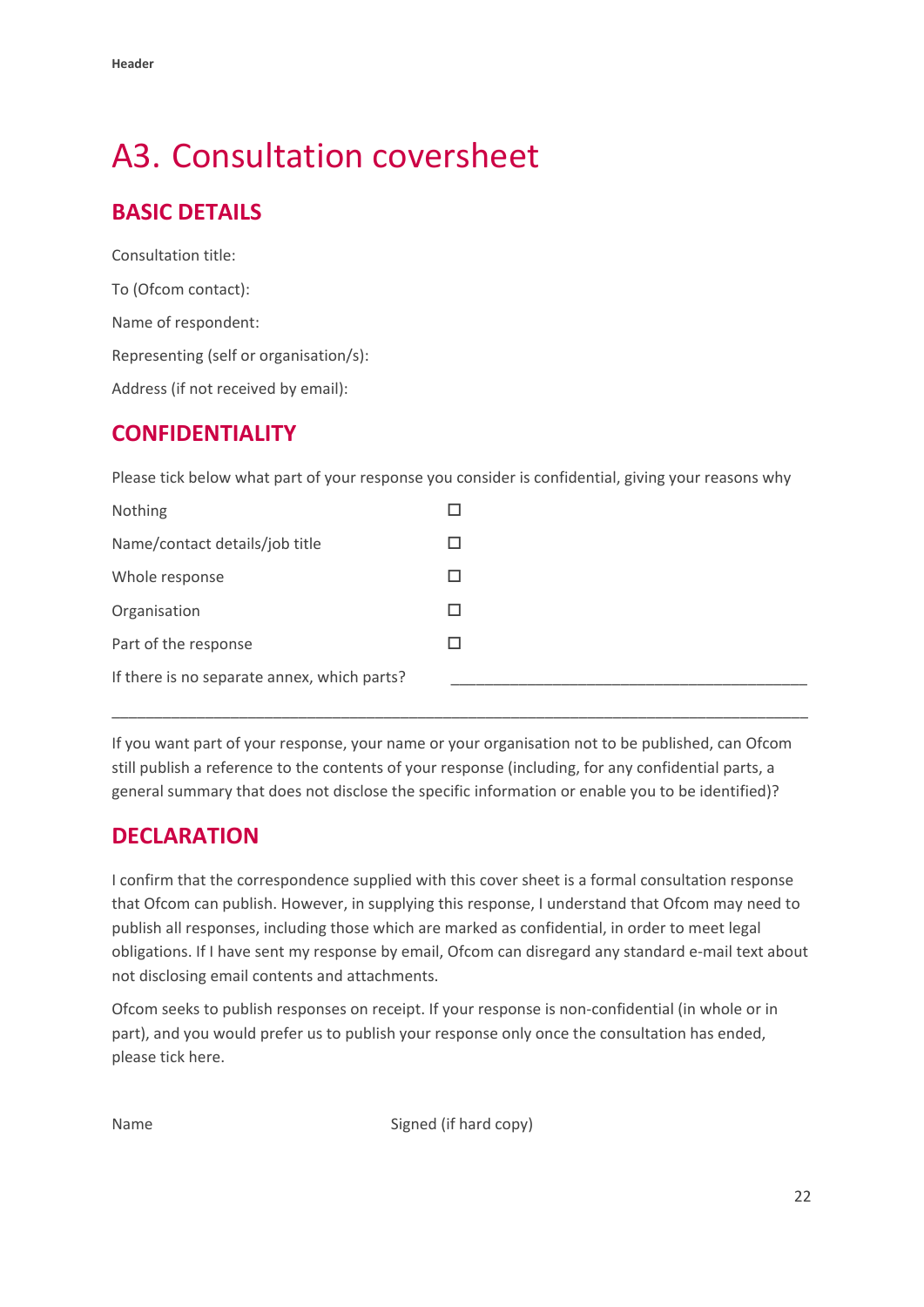## <span id="page-24-0"></span>A4. Migration to voice over IP - measures we expect communications providers to implement

A4.1 In our February 2018 policy positioning statement on the future of fixed telephone services we set out the following measures that we expect communications providers to implement in respect of the migration to voice over IP. The measures state that, at a minimum, communications providers, either directly, or, where relevant, via their trade association, should:

Downstream services

- Share knowledge of the key downstream services impacted by the migration and examples of good practice/successful communication strategies, for example, by participating in Ofcom's and industry's All IP Working Groups;
- Develop a strategy to identify and engage with downstream service providers that utilise their landline services, in a timely fashion, to ensure they are aware of the change and the potential implications;
- Where relevant, make downstream service providers aware of any available testing facilities or facilitate access to the facilities offered by access network providers, so they can determine whether their services will work effectively over an IP network;
- Identify customers who use critical downstream services (such as a telecare device), develop appropriate communications plans and put in extra protection measures. For example, this could include delaying a customer's migration until satisfied that their downstream service is compatible with VoIP;
- Develop effective processes to support customers who inform them that their downstream services do not function as planned after migration. This could include returning them to a PSTN service if it remains available where the failure creates a risk of significant harm.

Supporting migrating customers

- Give adequate notice of service changes, noting that both residential and business customers may need time to acquire and configure new equipment;
- Ensure that all communications regarding the migration are clear and timely, in a format that reflects the needs of the customer, and include information about the potential impact on equipment that uses the PSTN;
- Assess customers' needs and offer help with migration (for example, a home visit to install a router) if necessary;
- Offer advice and assistance for all migrating customers, including those who use downstream services, and co-operate with providers of these services, to minimise disruption;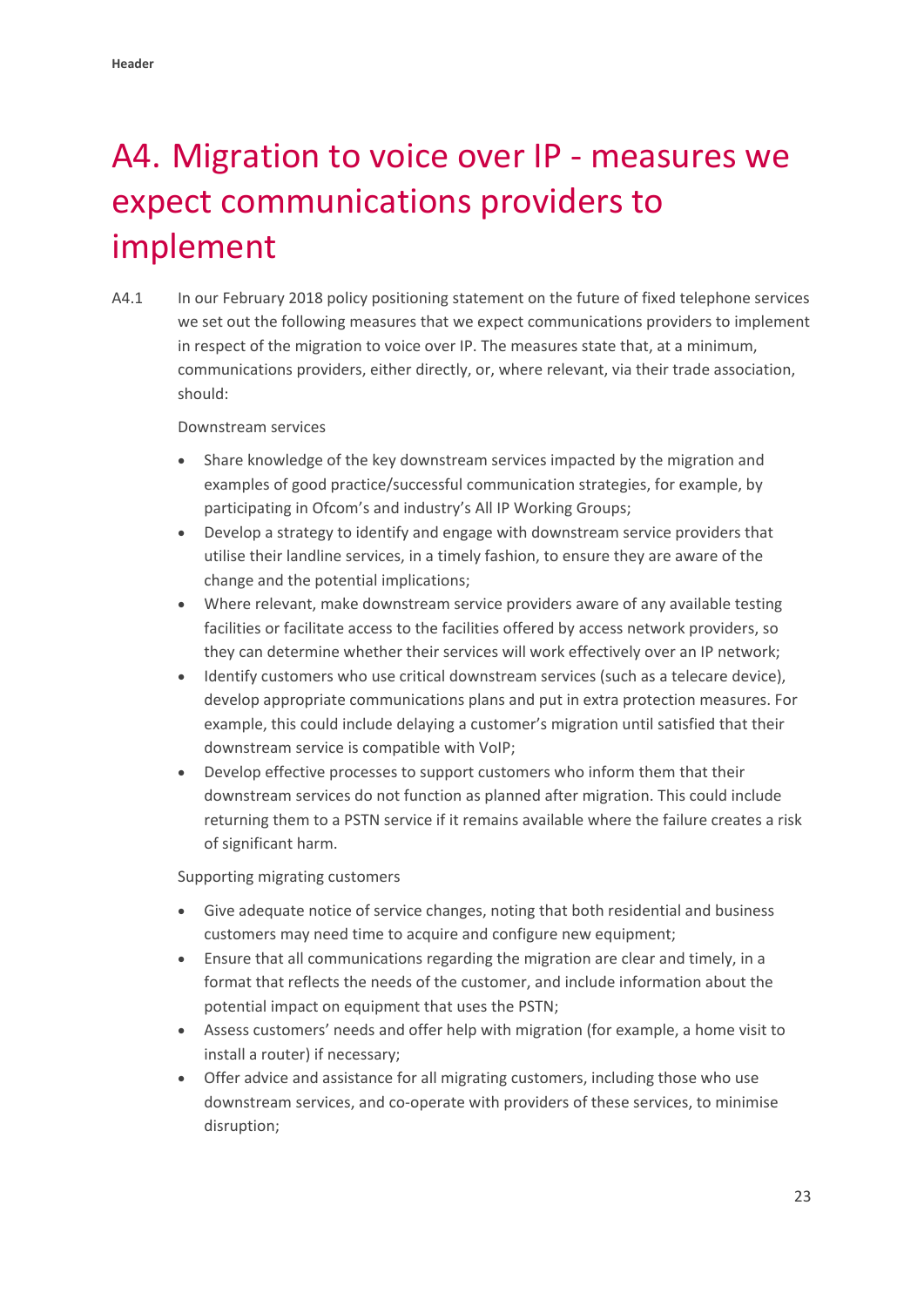• Put ongoing protections in place to respond appropriately to later changes in endusers' circumstances, for example, customers that migrate to a VoIP service and then purchase a security alarm or telecare device.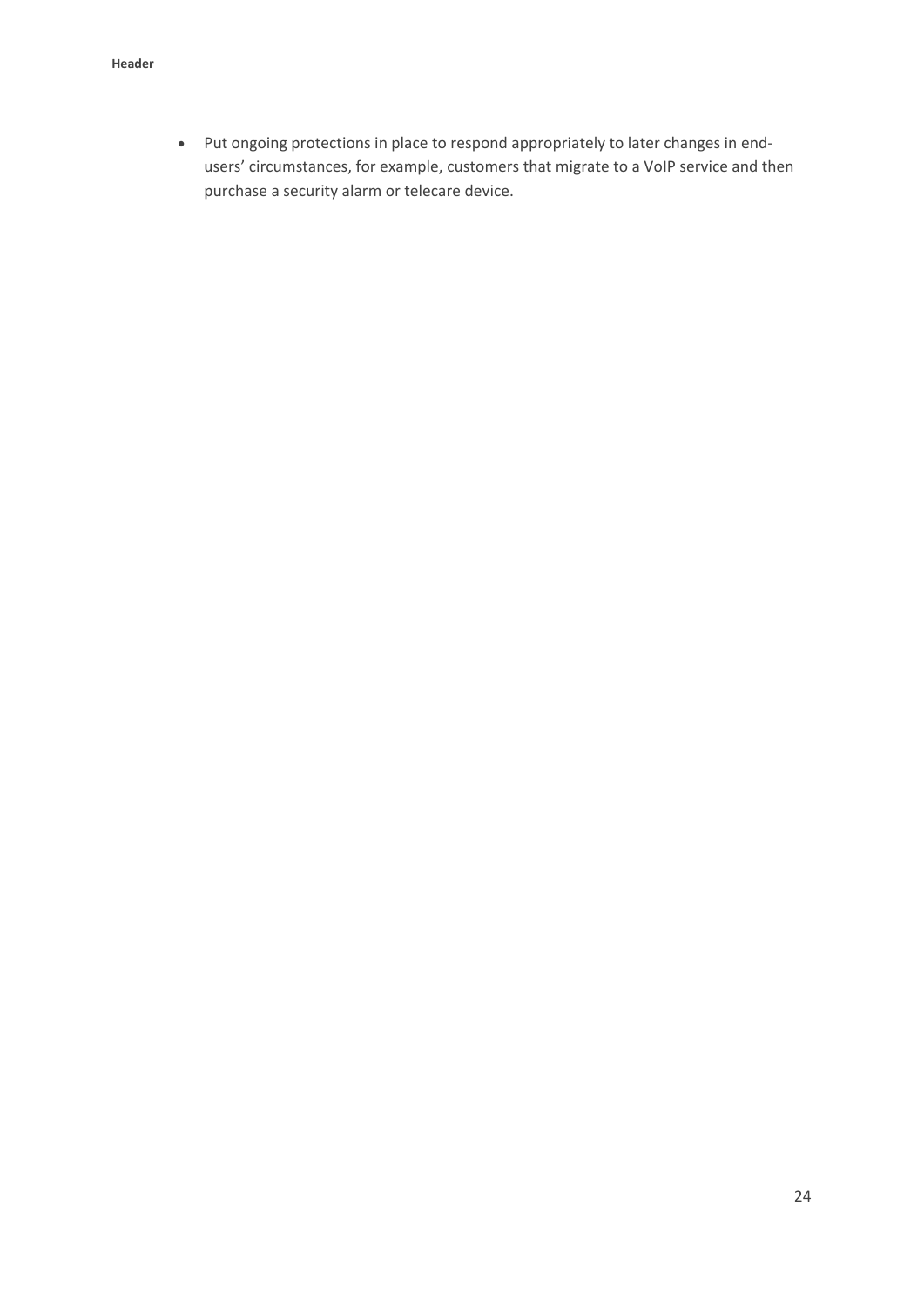**.** 

## <span id="page-26-0"></span>A5. Equality Impact Assessment

## **Introduction**

- A5.1 Ofcom is required by statute to assess the potential impact of all our functions, policies, projects and practices on equality.<sup>[23](#page-26-1)</sup> An equality impact assessment (EIA) also assists us in making sure that we are meeting our principal duty of furthering the interests of citizens and consumers regardless of their background or identity.
- A5.2 We have not considered it necessary to carry out separate EIAs in relation to race or sex equality, or equality schemes under the Northern Ireland Equality Scheme. This is because we anticipate that our regulatory intervention will not have a differential impact on people of different sexes or ethnicities, or consumers with protected characteristics in Northern Ireland[24](#page-26-2) compared to consumers in general.
- A5.3 However, we do consider that there is a risk that our proposals may have a particular impact for disabled and elderly consumers compared to consumers in general. As such we have undertaken an initial assessment of this impact below and we have proposed measures to address this potential impact.

### **Equality Impact Assessment**

- A5.4 In this document we are proposing to remove obligations on Openreach to provide new copper access broadband services in Salisbury (stop sell), where alternative full fibre services are available at those premises, from Autumn 2020.
- A5.5 The proposed stop sell will affect customers in Salisbury who move to a new property, who seek to upgrade their service or who seek to switch providers. Such customers would receive their voice or broadband service over a fibre line and would no longer be able to purchase a service over a copper line, unless it is for a voice-only service. This will only apply if their premises have access to a full fibre service.
- A5.6 We have identified a risk that our proposal may have a particular impact on elderly and disabled consumers as opposed to consumers in general.
- A5.7 When customers in Salisbury migrate from copper-based services to fibre services, this will also in some cases be a migration away from analogue telephony to digital (IP based) voice services. The shift to IP is likely to involve a change in set-up of equipment for those who already have broadband at home, as well as the provision of new equipment for those who

<span id="page-26-1"></span><sup>&</sup>lt;sup>23</sup> We explain why we undertake an Equality Impact Assessment (EIA) and how we have done it in Section 3. Ofcom has a general duty under the 2010 Equality Act to advance equality of opportunity in relation to age, disability, sex, gender reassignment, pregnancy and maternity, race, religion or belief and sexual orientation.

<span id="page-26-2"></span><sup>&</sup>lt;sup>24</sup> In addition to the characteristics outlined in the 2010 Equality Act, in Northern Ireland consumers who have dependants or hold a particular political opinion are also protected.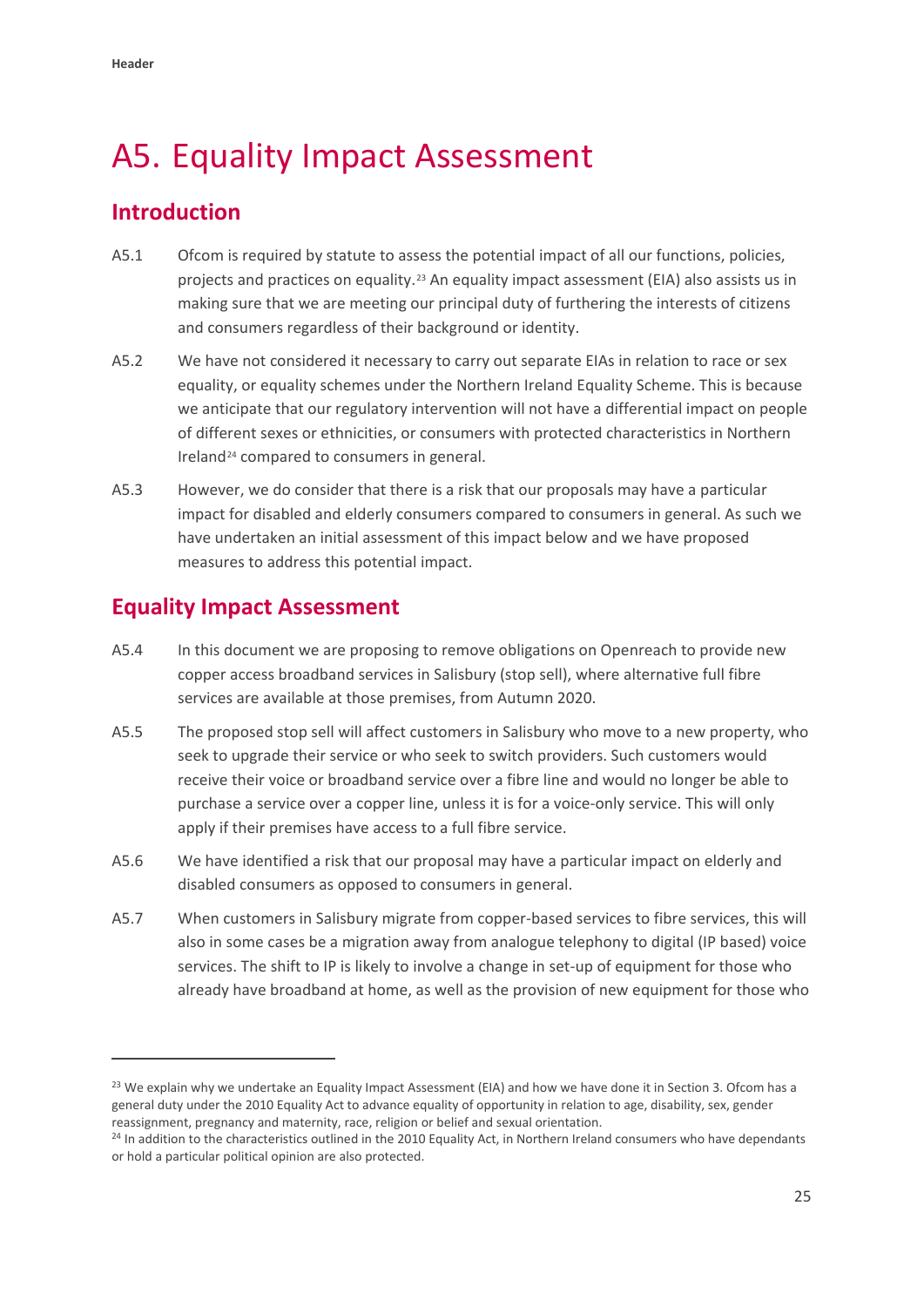do not have broadband. Those who are elderly or have accessibility or disability requirements may need additional support during the change.

- A5.8 About 4% of consumers (around 2 million adults) live in a landline-only home (i.e. without use of mobile) and therefore need to rely on their landline to make emergency calls in the case of a power cut.[25](#page-27-0) Traditional lines are powered from the local exchange, but voice services provided over IP will require alternative solutions (such as battery back-up).
- A5.9 The migration will also impact services such as security alarms and telecare devices (and some business services such as card payment systems). With regard to telecare, we understand that more than a million such devices operate over traditional telephony, and they may not function as effectively over IP.
- A5.10 We have proposed measures to mitigate the risk to these consumer groups including setting expectations that communications providers must not migrate vulnerable customers reliant on services such as telecare, and we will work with them to ensure they have processes in place to quickly restore services to consumers where they are migrated in error or migration causes unforeseen difficulties. In addition, with the communications providers we will work with providers of telecare services – such as the local authority and local health services – so that they can consider upgrading equipment as appropriate.
- A5.11 Despite the risks we have identified, we consider our proposals are justified for the following reasons –
	- a) The number of potentially affected consumers is small.
	- b) As outlined above we will work with Openreach and communications providers to make sure they have appropriate safeguards in place for the protection of vulnerable customers during the trial, including the ability to pause their migration or to restore their copper services at short notice if necessary. Additionally, we have not applied a stop sell to wholesale line rental (WLR) in the narrowband market. The WLR service is used to provide voice-only services and some services reliant on the PSTN. This reduces the number of customers who are dependent on copper-based services who could be affected by the proposed stop sell.
	- c) The trial is a contained and monitored environment which will increase the effectiveness of the mitigating measures.
	- d) An objective of the trial is to establish a smooth and safe process for the migration to fibre networks and the eventual retirement of the copper network. If the trial is successful in achieving this objective, it will mean that all consumers, including elderly and disabled consumers, are more likely to have a better migration experience and will ultimately have access to better communications services.

**.** 

<span id="page-27-0"></span><sup>&</sup>lt;sup>25</sup> Ofcom Technology Tracker H1 2018.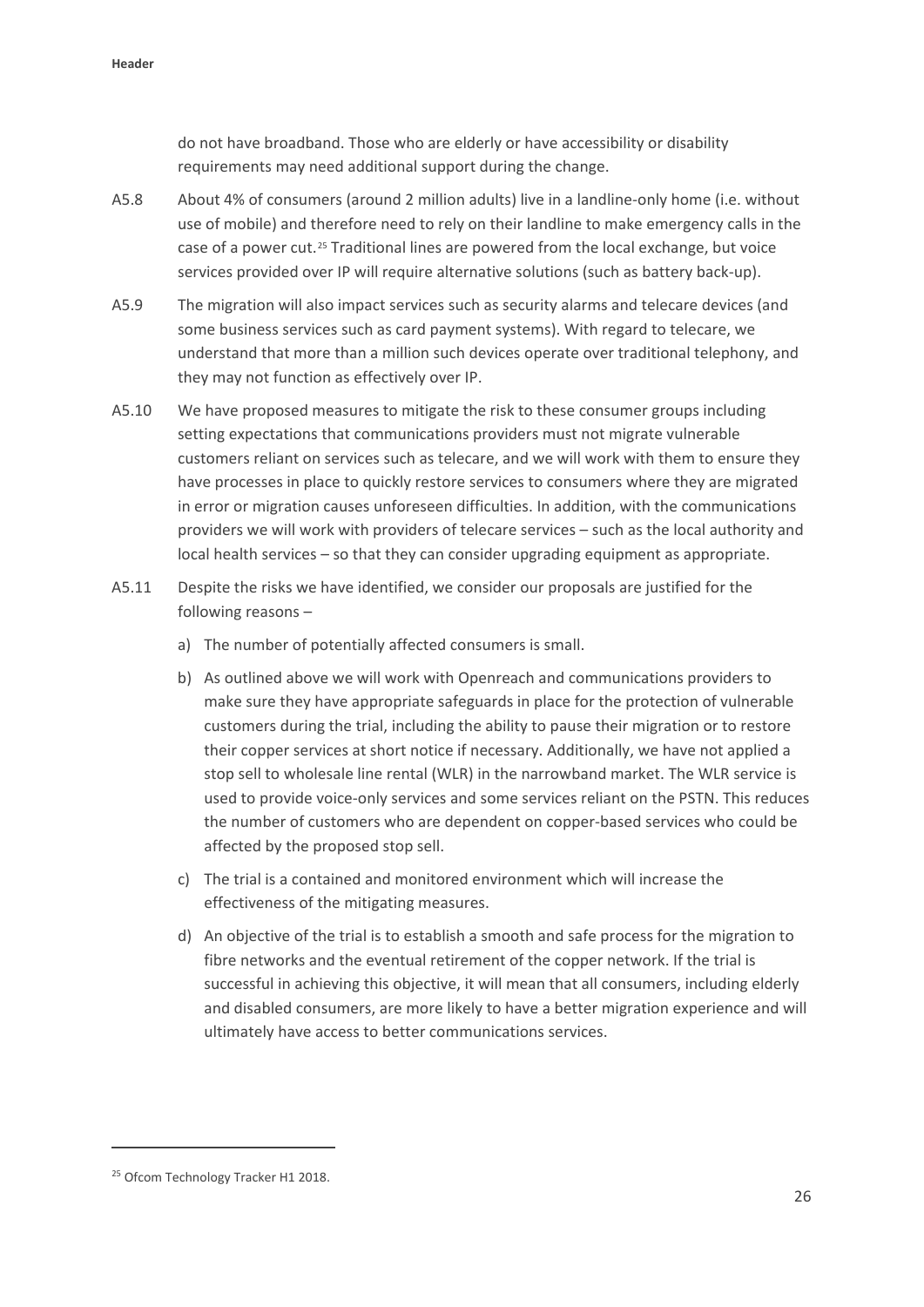# <span id="page-28-0"></span>A6. Draft legal instrument

See separate Annex.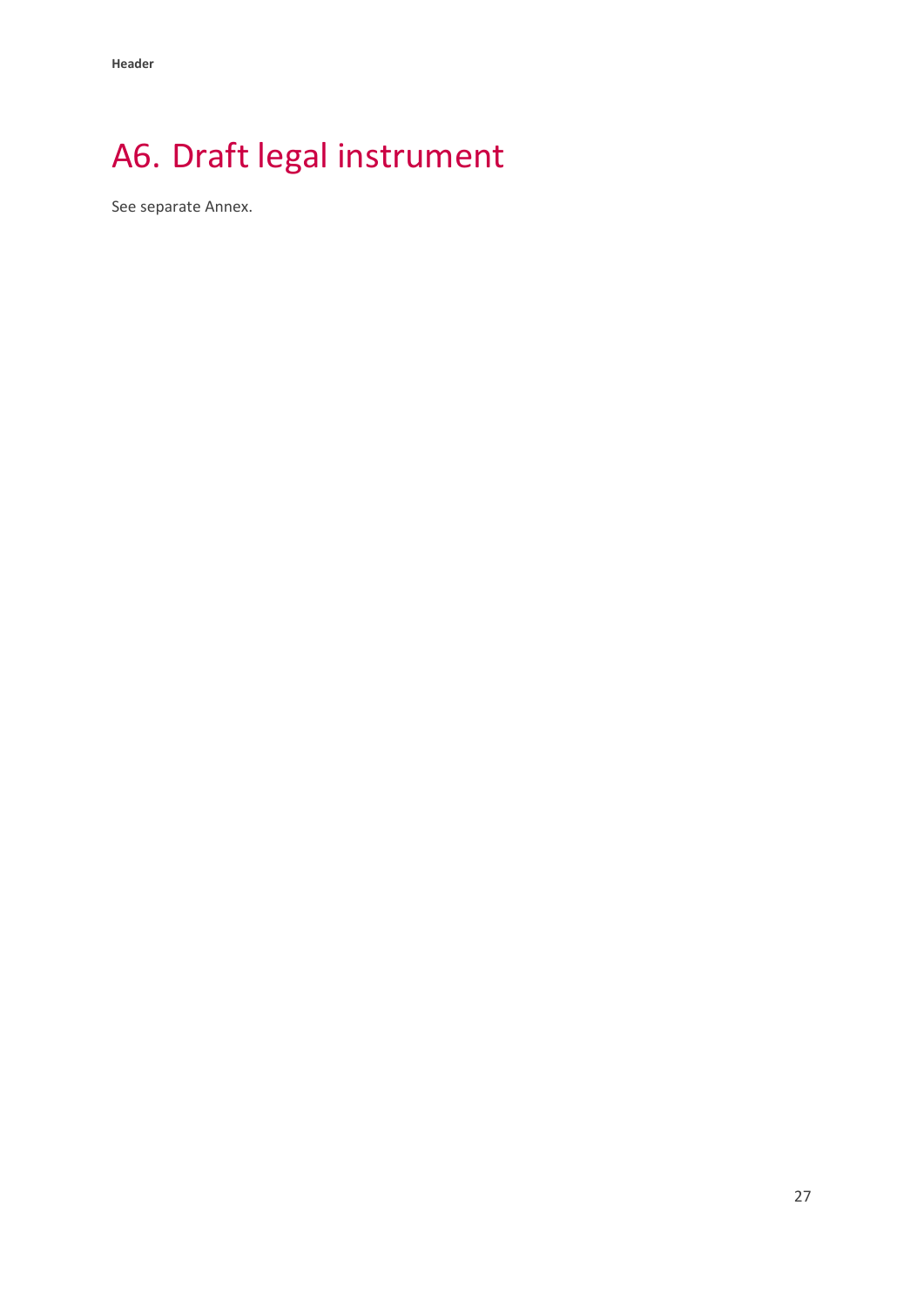## <span id="page-29-0"></span>A7. Monitoring information

A7.1 We propose that Openreach provide the following information on the trial in Salisbury monthly. We welcome input from stakeholders on whether there are any further areas we should be monitoring. –

#### **Existing Quality of Service (QoS) measures – to collect specifically for Salisbury**

|                                                                                  |                     | <b>FTTP</b> | G.FAST | <b>FTTC</b>  | <b>MPF</b>   | <b>WLR</b> |
|----------------------------------------------------------------------------------|---------------------|-------------|--------|--------------|--------------|------------|
|                                                                                  |                     |             |        |              |              | (Analogue) |
| Number of these lines                                                            |                     | ✓           | ✓      | ✓            | ✓            |            |
| Average first available<br>appointment date                                      |                     |             |        |              |              |            |
| Average<br>installation<br>time                                                  | Appointed<br>orders |             |        |              |              |            |
|                                                                                  | Other<br>Orders     |             |        |              |              |            |
| Average time<br>to restore<br>service                                            | SML1                |             |        |              |              |            |
|                                                                                  | SML <sub>2</sub>    |             |        |              |              |            |
| Percentage of installed<br>base reported as having a<br>fault                    |                     |             |        | $\checkmark$ | $\checkmark$ |            |
| Percentage of Orders<br>reported as having a Fault<br>within 28 calendar days    |                     |             |        |              |              |            |
| Percentage of Orders<br>reported as having a Fault<br>within eight calendar days |                     |             |        |              |              |            |
| Percentage<br>Repair<br>completion<br>subject to<br>service level                | On time<br>for SML1 |             |        |              |              |            |
|                                                                                  | On time<br>for SML2 |             |        |              |              |            |
| Number of Missed<br><b>Installation Appointments</b>                             |                     |             | ✓      | ✓            | ✓            |            |